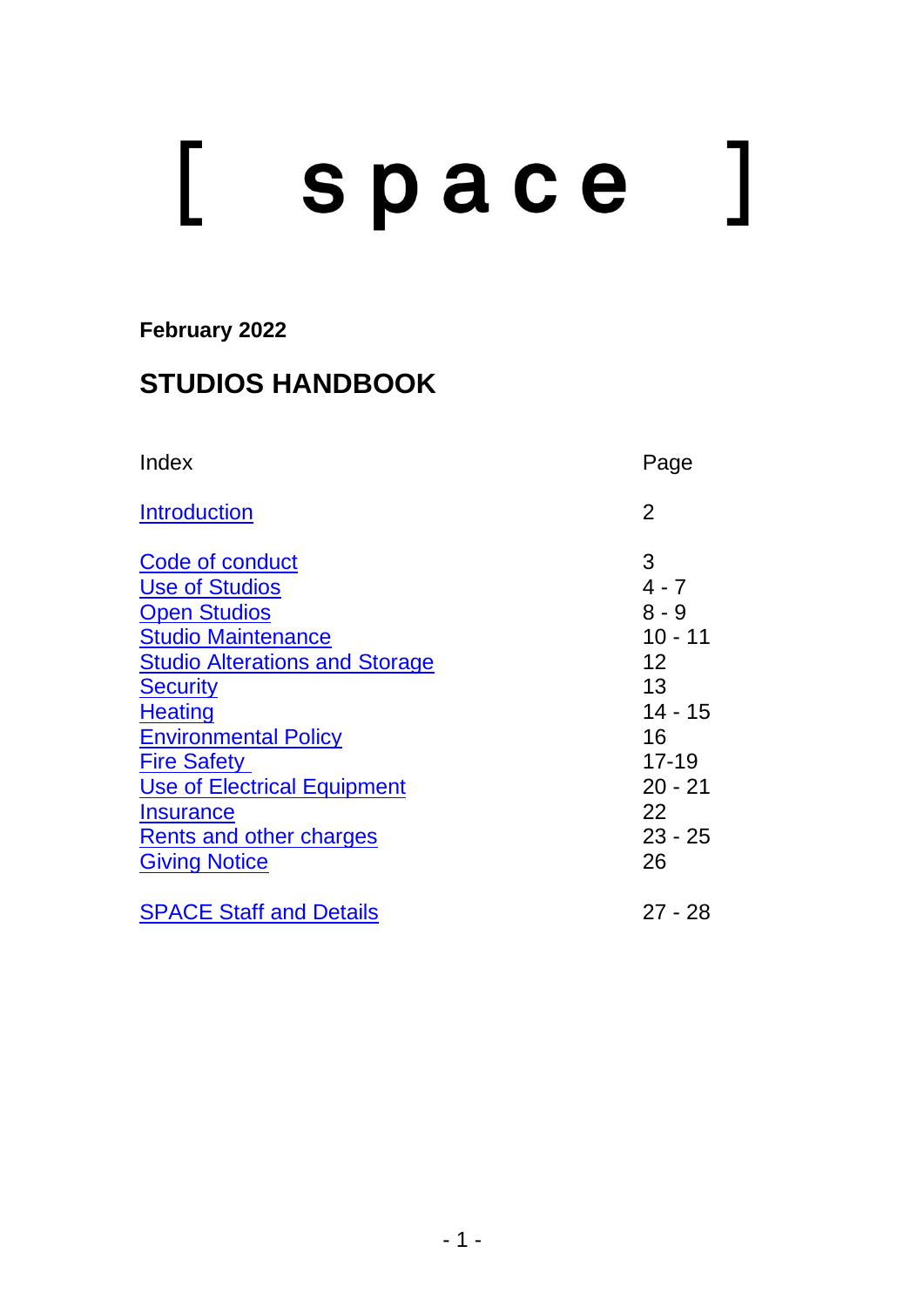## **Welcome to SPACE Studios!**

SPACE was founded in 1968 by Bridget Riley, Peter Sedgley and Peter Townsend to provide affordable workspace for artists living in London.

Since then, SPACE has expanded considerably branching out into training, digital resources and exhibition facilities for artists and collaborative projects in public spaces. SPACE's studio office and headquarters are at the Triangle in Hackney. The gallery and programmes are based at SPACE Ilford.

Before you start using your studio space, please read these important guidelines carefully.

This handbook is to be considered in addition to the specific terms of your tenancy or licence agreement, and deals with some of the questions you may have about using the studios, code of conduct, how to contact us, and where to look for further information and advice.

SPACE is able to provide secure, affordable and well managed studio spaces for artists, but our efficiency depends to a considerable extent on the co-operation of the artists using the studios. If you have any queries or difficulties that are not addressed here then please do not hesitate to contact us.

Eline van der Vlist

Chief Executive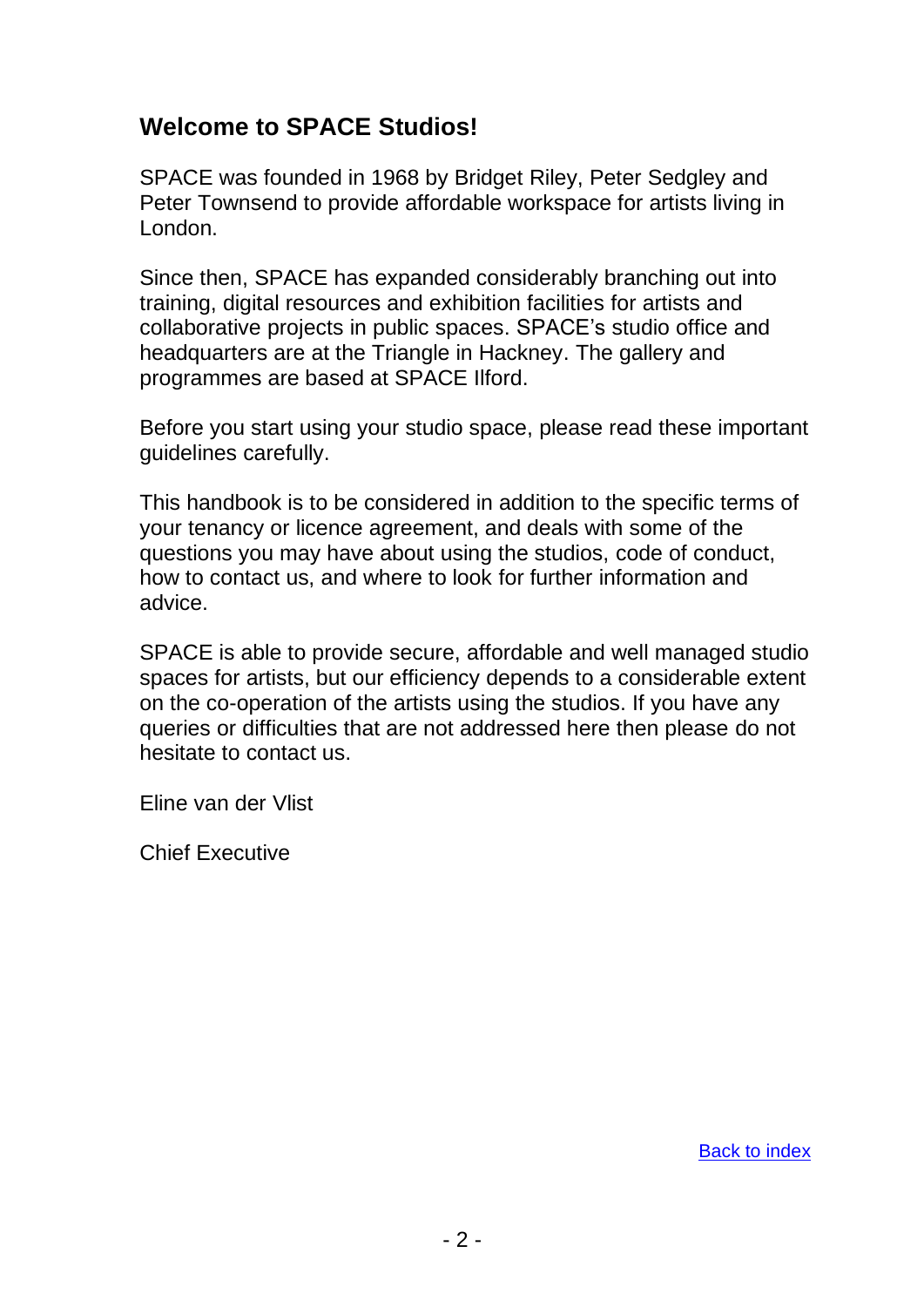## <span id="page-2-0"></span>**Code of Conduct**

SPACE has a small team of staff that oversee over 800 studio users, we will answer enquiries as quickly as possible in order of priority.

SPACE manages 21 studio buildings, some of which are leasehold buildings not directly maintained by SPACE. We will deal with maintenance and repair issues as soon as possible and in order of priority and urgency.

SPACE staff, and the contractors they employ, are entitled to be treated with dignity, respect and courtesy, and to a workplace free of rudeness, written or verbal abuse and aggression.

SPACE reserves the right to give artist tenants and their sharers notice if they engage in any serious misconduct towards staff or other tenants, including but not limited to, illegal, intolerant or threatening behaviour.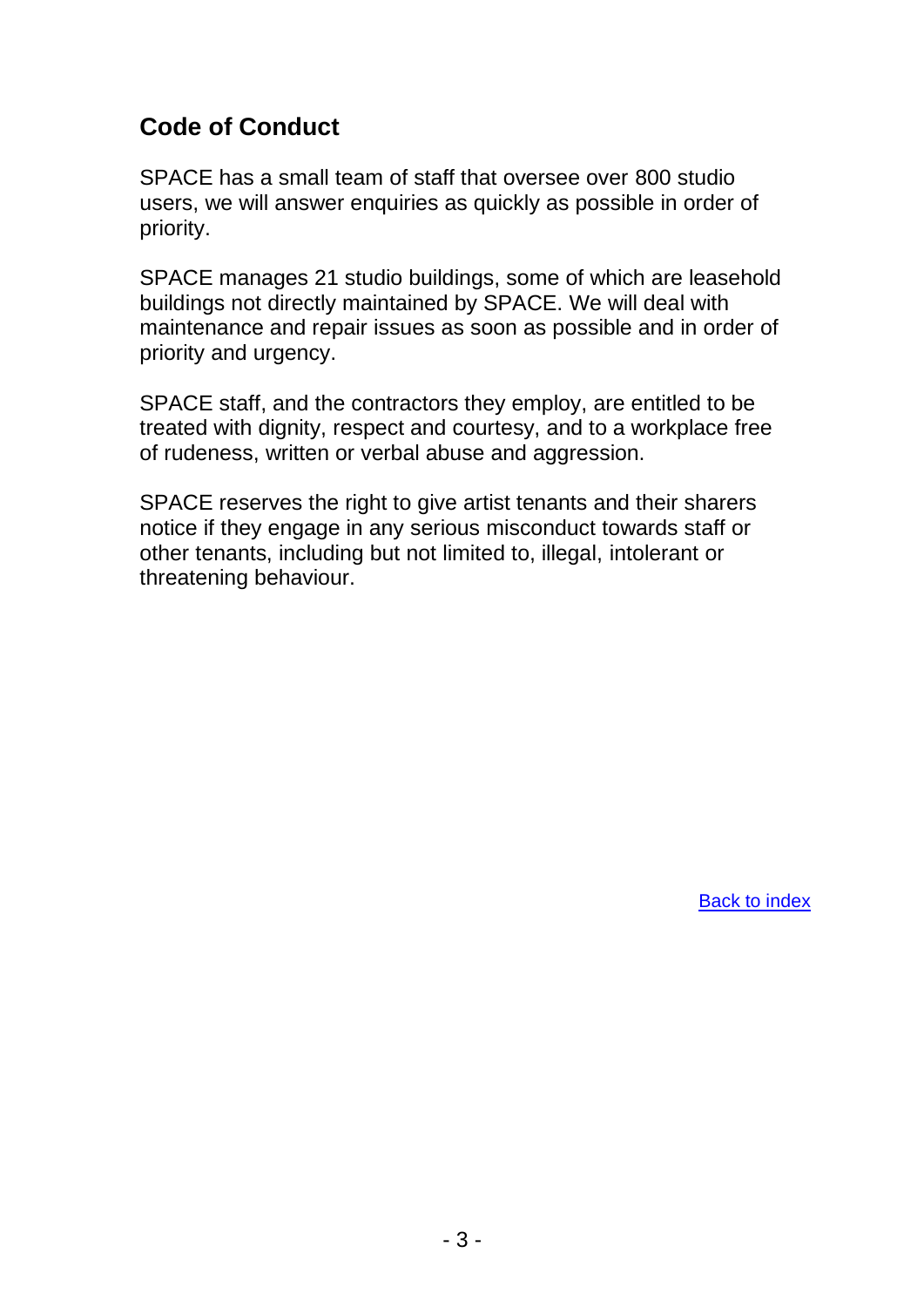## <span id="page-3-0"></span>**Use of Studios**

SPACE's studios are intended for use as workspaces for visual artists. SPACE's charitable status, planning consent and lease agreements allow only this use.

There is an absolute prohibition on any residential use whatsoever. Any breach of this results, not only in forfeiting the use of your studio, but may also have serious implications for SPACE's continued occupation of the building.

This means beds, bedding, clothes storage and cooking facilities are all strongly discouraged. Whilst we allow access anytime over a 24 hour period, this does not imply any permission for a continued 24 hr presence as a sole residence.

Let SPACE know if you are going to be using your studio as a registered business address.

Studios are not open to the public except for Open Studios.

The studio is for your personal use only. If you give notice on your studio it will immediately revert back to SPACE and be made available to another artist who is registered with SPACE via our usual letting method and policy.

Visitors can of course see you in your studio, but any greater public access such as Open Studios can only be arranged with prior consent from SPACE. Issues of planning, site security, fire regulations and public liability have to be considered by us in advance.

Do not under any circumstances pass the studio on to another artist. SPACE will not authorise that artist's occupation; even if it comes to light after some considerable time, they will be required to leave.

SPACE staff are entitled to inspect studios at any time without prior notice, and to check that studios are being used in accordance with the tenancy agreement.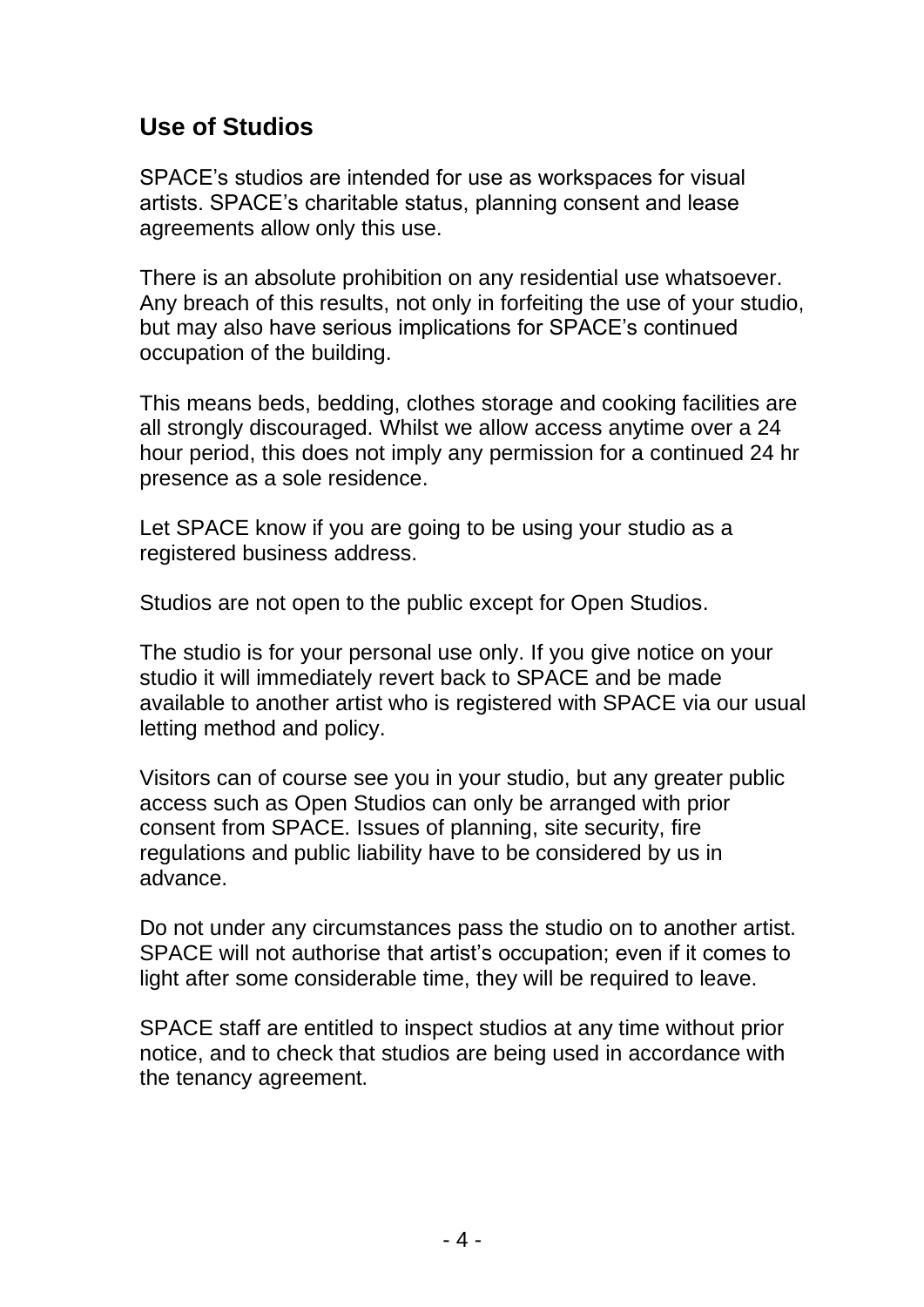## **Subletting and sharing**

**Sharing:** If you wish to share the studio with another artist, this must be done with SPACE's consent. You should request a Licence agreement for the sharer to be a Licensee on your tenancy. You may advertise the studio share on the SPACE website. You as the tenant will remain responsible for all rent, electricity bills and correspondence connected with the studio.

**Sub-letting:** If you are going away for a period of time (not exceeding 12 months) and wish to sub-let, you must contact SPACE for a formal sub-let agreement. You may advertise the sub-let on the SPACE website. You as the tenant will remain responsible for all rent, electricity bills and correspondence connected with the studio.

In both cases of sharing and sub-letting we ask any artist taking on a Licence or Sub-let to register with SPACE if not already registered.

#### **Noise and other disturbance**

Please be considerate.

We do not permit the playing of music or radios, please use headphones. Refrain from holding loud conversations in your studio, either with friends or on the telephone as this may annoy and disturb neighbouring artists.

Although we make every effort to keep artists using noisy machinery away from quieter studios, some noise is an inevitable part of making work.

## **Smells and cooking**

Please consider your neighbours if you are using strong smelling materials such as resins, this also applies to food in your studio.

Please do not cook from scratch in your studio.

Any form of heating food for more than a few minutes without good ventilation in the studio is strongly discouraged.

Any heating appliance should be covered by your risk assessment and the appropriate fire extinguishing device should be at hand.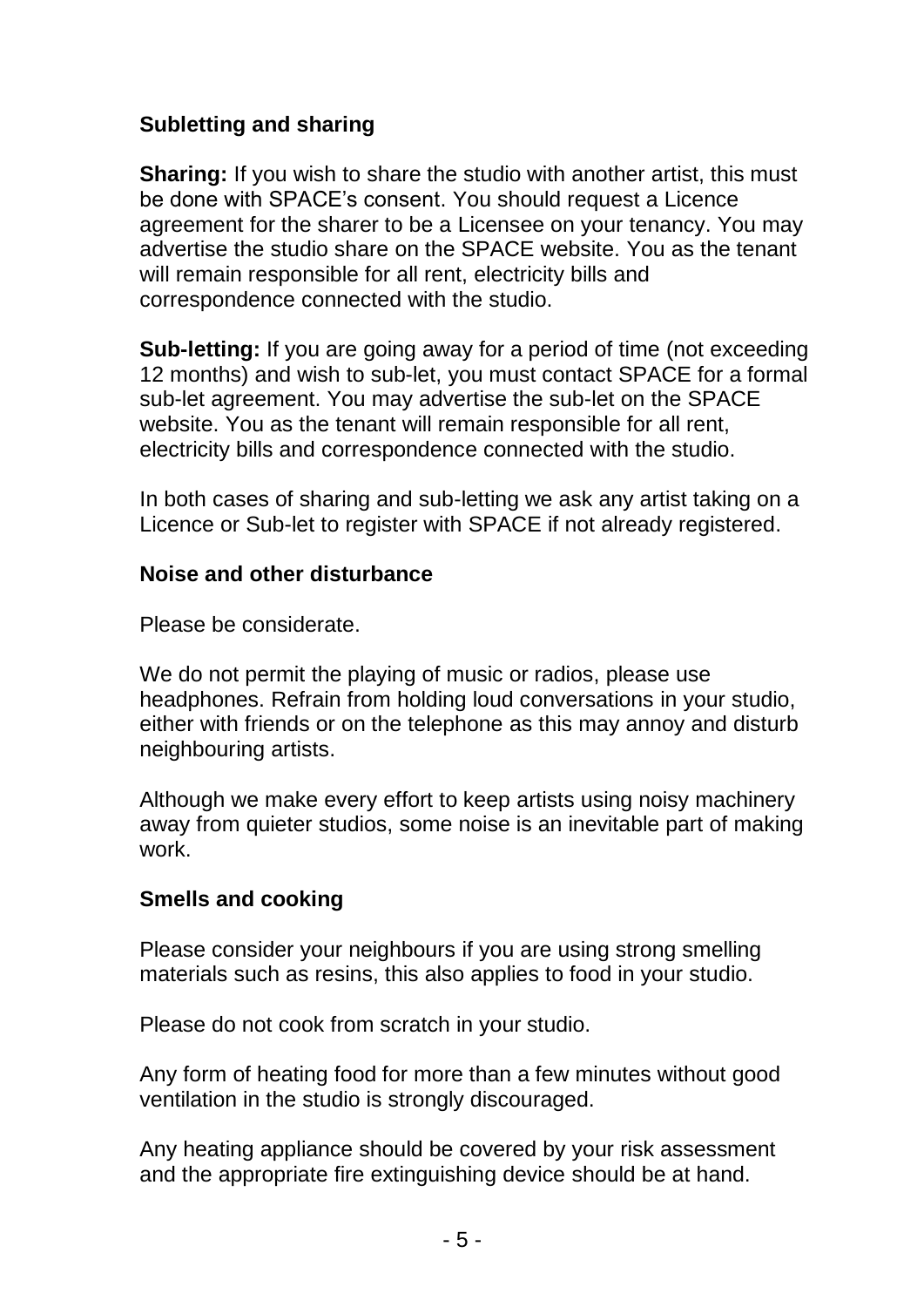# **Smoking**

Smoke Free Law (Health Act 2006)

This legislation came into force Sunday 1<sup>st</sup> July 2007. This law was introduced to protect employees and the public from the harmful effects of second hand smoke. It is illegal to smoke in virtually all enclosed public places, workplaces and in public and work vehicles. Failure to comply is a criminal offence. There are penalties and fines for the offender and landlord.

SPACE must proactively enforce this law.

This means no smoking in any of the buildings or substantially enclosed areas under the control of SPACE.

This includes the communal areas of the studio buildings. At the Triangle Head Office and studios for instance, the only nonsubstantially enclosed spaces are the car park and the courtyard.

Contravention of the no-smoking rule will be considered a breach of your tenancy.

For government advice and guidance on this please see: <http://www.hse.gov.uk/contact/faqs/smoking.htm>

# **Covid-19 guidelines**

As individual leaseholders it is up to each artist to assess their own general situation and practice in line with a prudent communityfocused approach and to carry out your own risk assessment, whether written or not.

It is everyone's responsibility to keep each other safe. We therefore ask that you:

- Follow the [latest NHS advice](https://www.nhs.uk/conditions/coronavirus-covid-19/) and prudent practices at all times.
- Sanitise or wash your hands thoroughly with soap and water, on arrival at a SPACE building, and again regularly throughout your time there as appropriate.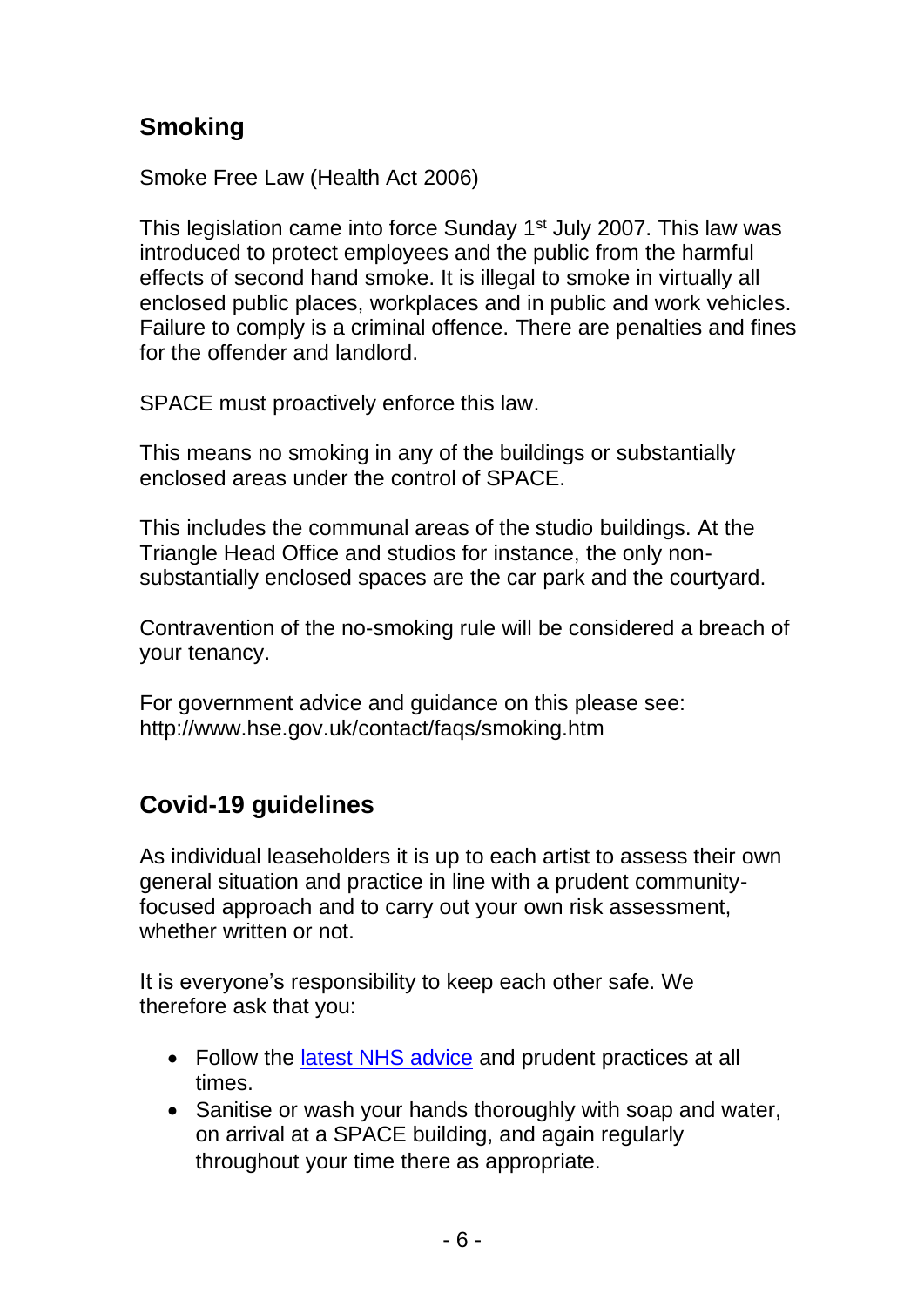- Be aware that the Maintenance Team may ask you to be absent if they are working in your studio.
- Keep your use of the kitchen areas to a minimum and that everyone brings their own cutlery and mugs. It is preferable if all items are kept in your studio and would be ideal if you had your own kettle and microwave, rather than relying on a communal one. Wipe down kitchen/dining/communal surfaces before and after use with disposable kitchen towels and with suitable detergent.
- Wipe down door handles, tools and equipment after use.
- Cover your mouth and nose with a tissue or your sleeve (not your hands) when you cough or sneeze, put used tissues in the bin straight away and wash your hands afterwards.
- Continue to wear a mask and practice social distancing in communal areas.
- Restrict the number of visitors and the size of any gatherings, as this will limit the number of people using SPACE buildings.
- Do not use contractors without the consent of SPACE.
- Bring your own sanitiser and soap.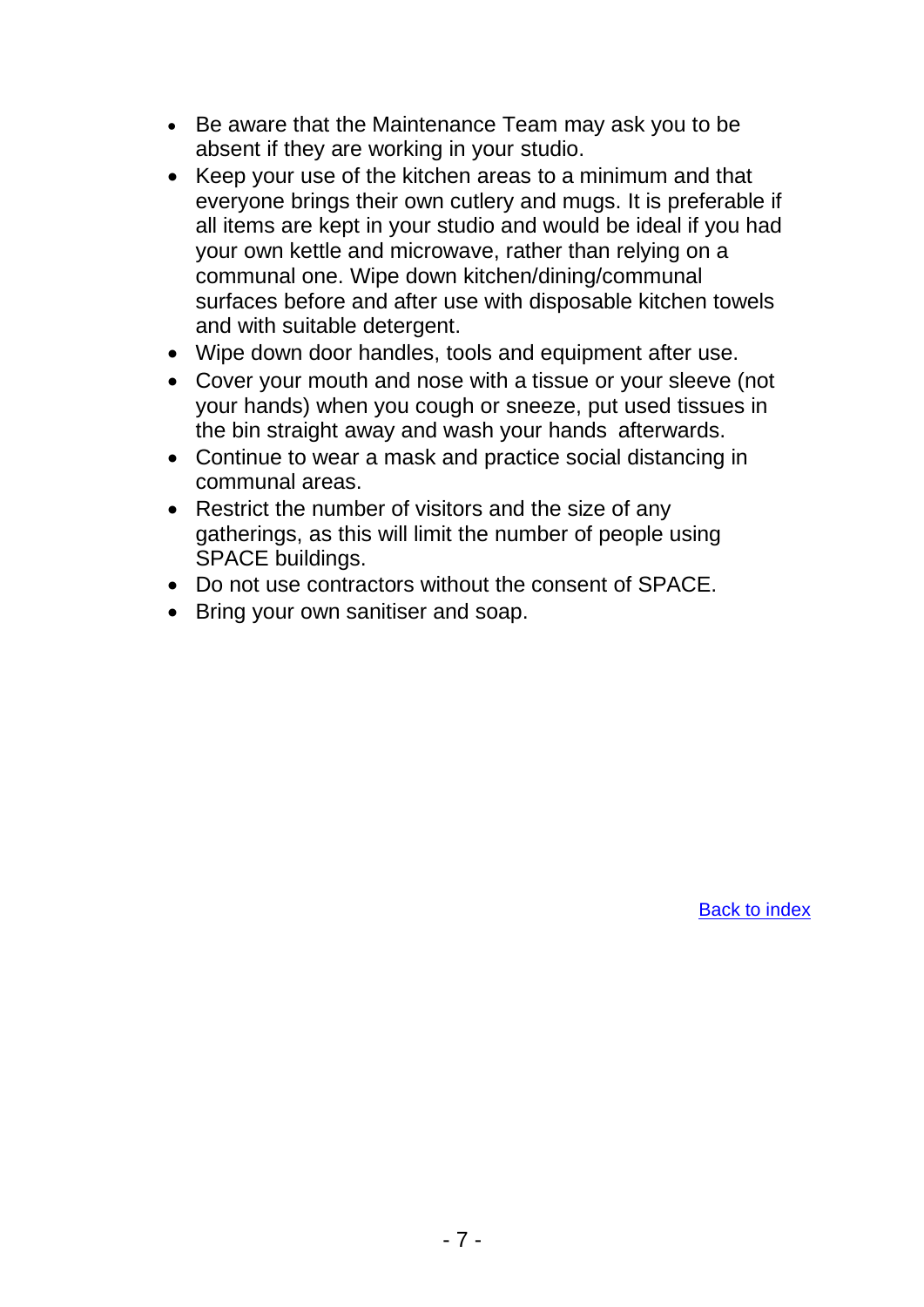# <span id="page-7-0"></span>**Open Studios**

SPACE positively encourages studio groups to organise Open Studios. Open Studios are a great opportunity for artists to directly reach new audiences and sell their work. Open Studios are also important in that they connect the artist community with local people.

Once a studio building decides when they would like to hold an Open Studio, a representative should be selected to organise the event and discuss publicity and dates with the Studios Team (see contact details on back page).

Open Studios are normally held over one weekend with a private view on the Friday night and the studios open between 12-6pm on the Saturday and Sunday.

It is very important that, where possible, every artist in a SPACE studio building takes part in Open Studios events.

#### **Publicity Material**

Open Studios are organised by the studio tenants and are overseen by SPACE. All publicity material needs to have SPACE, Art Council and any other funder's logo that may be relevant clearly represented.

We also suggest that publicity material has a map with directions of how to get to the building and that the full date, including the year, is present for archive purposes.

Before any artwork is sent to the printers it must be proofed by a member of SPACE staff.

#### **SPACE donation towards Open Studios**

SPACE will usually assist with publicity costs, with a set amount per artist tenant, dependent on the number of artists in the building that are taking part.

We will need proof of how the money has been spent, either by invoice or receipts, and will reimburse up to the total of bona fide tenants taking part. If costs are less than this total SPACE will refund to the total of costs only.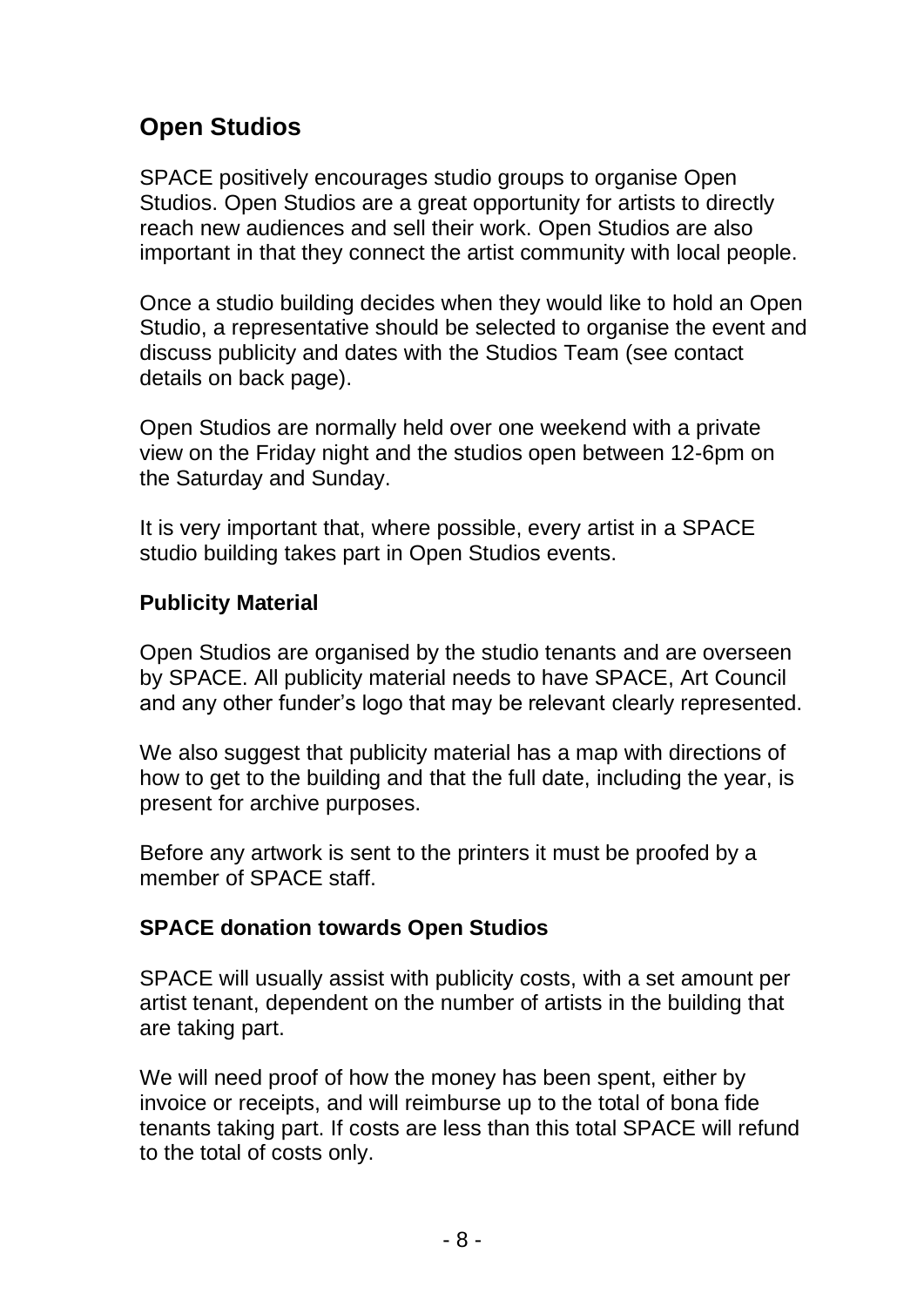#### **Public Liability Insurance**

Studios tenants are responsible for getting their own Public Liability Insurance for their rented area (i.e. their studio).

SPACE carries Public Liability Insurance to cover their legal liability but in the event of an incident for which the tenant is responsible the insurers reserve the right to seek redress from them.

#### **Work that can be shown at Open Studios**

The studio tenants must only show their own work in their studios unless they are sharing/subletting when they may also show their share/sub tenants' work in their studio.

Any artist showing work that may be unsuitable for certain age groups or that may be disturbing should have a notice on their door clearly stating this.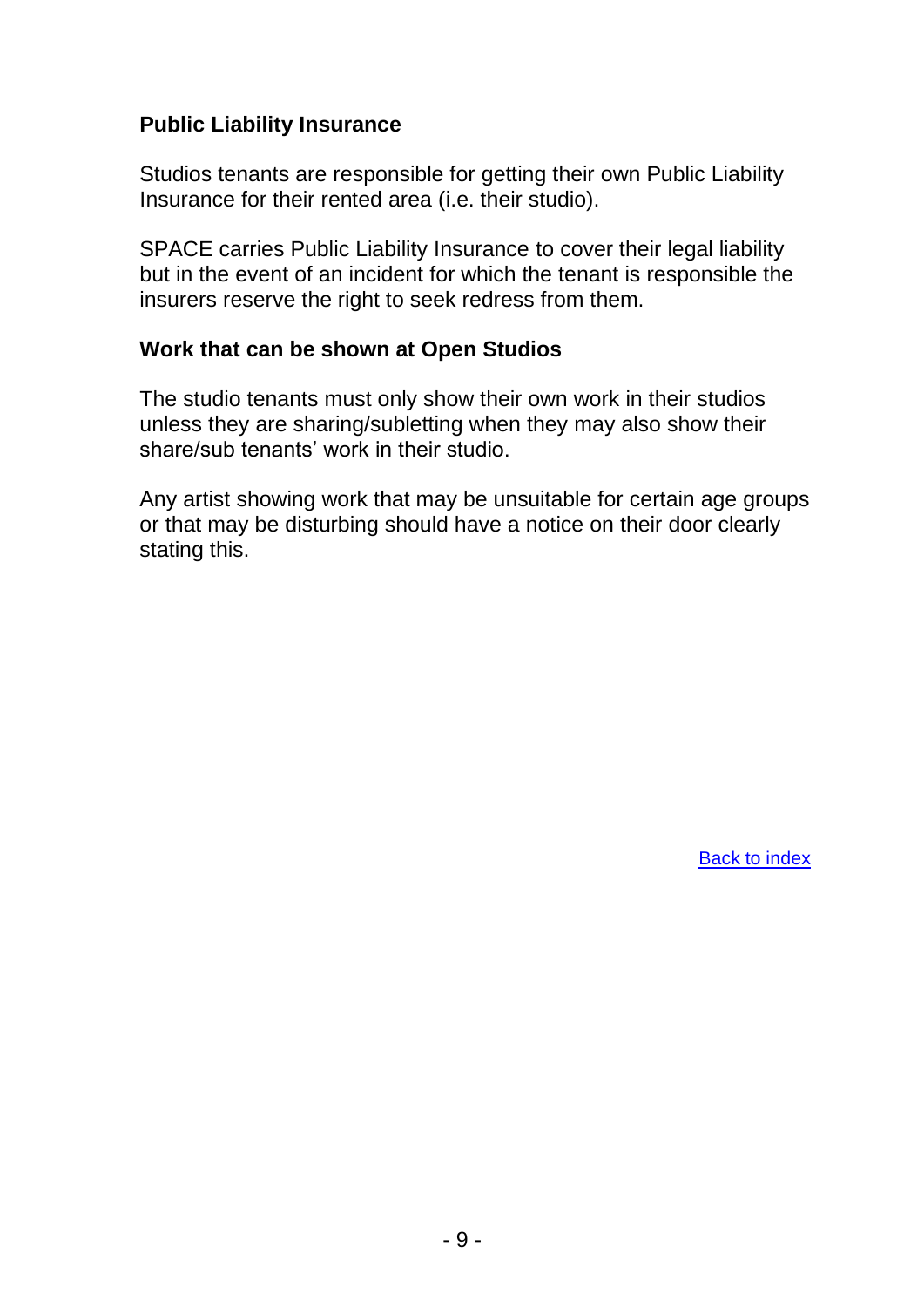## <span id="page-9-0"></span>**Studio Maintenance**

Your studio should be in good order when you move in, with fully functioning strip lights and electric sockets and the plumbing (where appropriate) in proper working order. If not, please let us know.

You will likewise be responsible for leaving studios clean and in good order when you move out.

While you occupy your studio the painting and decorating of the space is your responsibility. It is also your responsibility to replace any light bulbs or fluorescent tubes and starters for your strip lights. We are happy to advise you of where to obtain these.

SPACE will cover any necessary repairs to the wiring and plumbing and to the structure of your studio.

SPACE is also responsible for repairs and maintenance to the structure of the building, including drainage and for communal areas.

It is the shared responsibility of artists to manage and keep communal areas clean. In addition, if there is damage or mess to the building owing to the actions of a tenant it will be the responsibility of that tenant to address immediately. This includes the removal of rubbish and belongings.

For Fire, Insurance and Health and Safety reasons no items must be left in corridors or other communal areas and any that are will be removed at the tenant's expense.

The cost of repairs and maintenance is a large element of your rent. It is therefore in your own interest to respect and look after your studio and the building as a whole. Although SPACE staff visit the buildings fairly regularly, we rely on artists to report any problems requiring attention without delay. Especially leaks inside studio spaces – unreported leaks can cause long term damage to the fabric of the building.

SPACE maintenance staff and contractors expect to be able to carry out their duties freely and to be treated with dignity, respect and courtesy, without rudeness, aggression or written or verbal abuse. SPACE reserves the right to give artist tenants and their sharers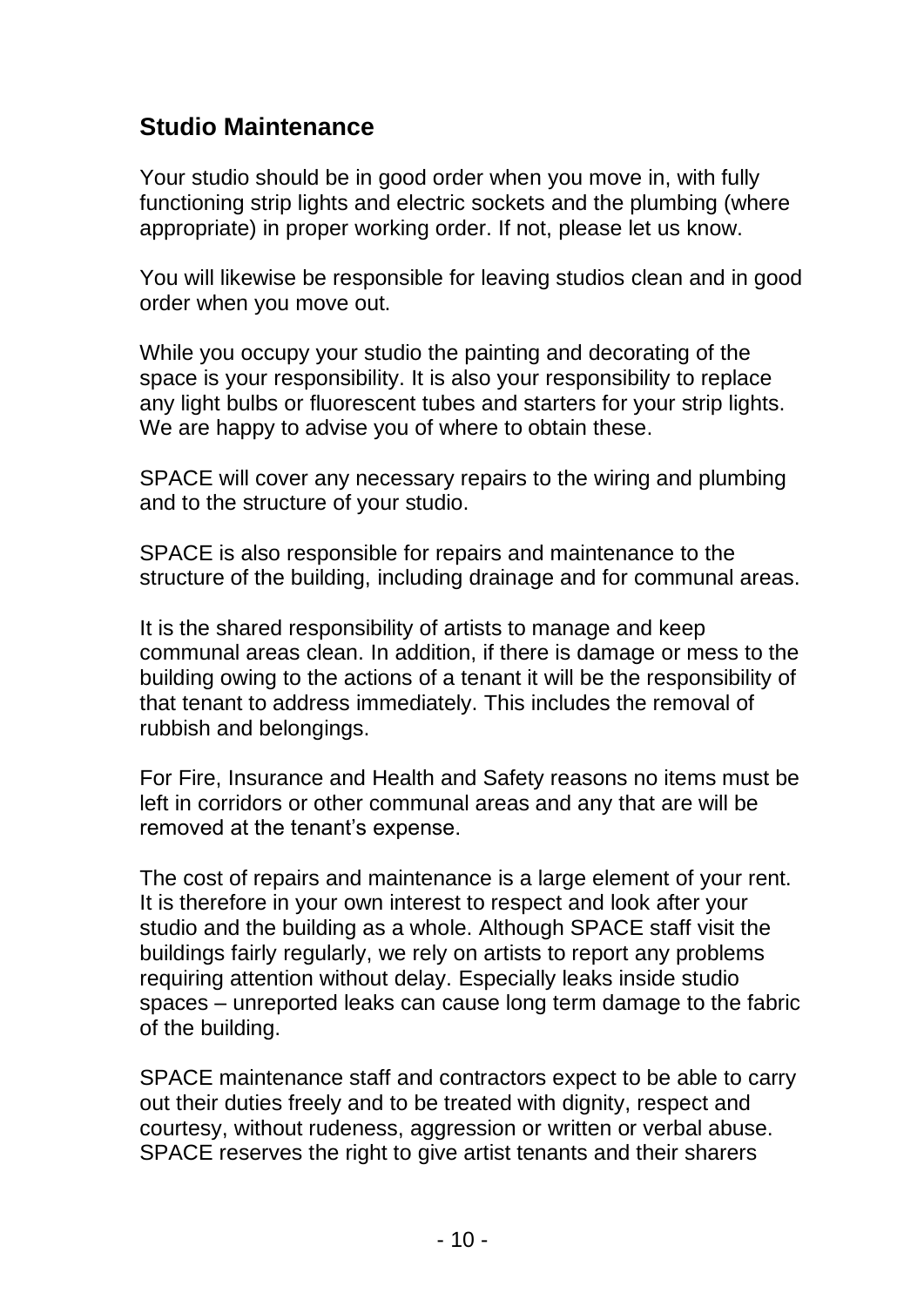notice if they engage in any serious misconduct towards staff or other tenants. Please also see 'Code of Conduct' on page 3.

## **Emergency Procedure**

The procedure for any emergency is as follows:

#### **Burglary**

- **Call 999**
- Please obtain an incident number

#### **Fire**

- Sound alarm by breaking a call point
- Evacuate following the evacuation strategy
- Call 999 when safe to do so

There are fire safety and evacuation strategies, with evacuation plans for each building. The evacuation plans are posted in the buildings and all tenants should regularly remind themselves of the escape routes and the assembly point.

If you discover a major power failure, flood, security breach or similar, please call SPACE maintenance on 07956 568 525 (leave a voicemail or text if no reply/ out of hours).

Routine maintenance issues can be reported via e-mail to: [maintenance@spacestudios.org.uk](mailto:maintenance@spacestudios.org.uk)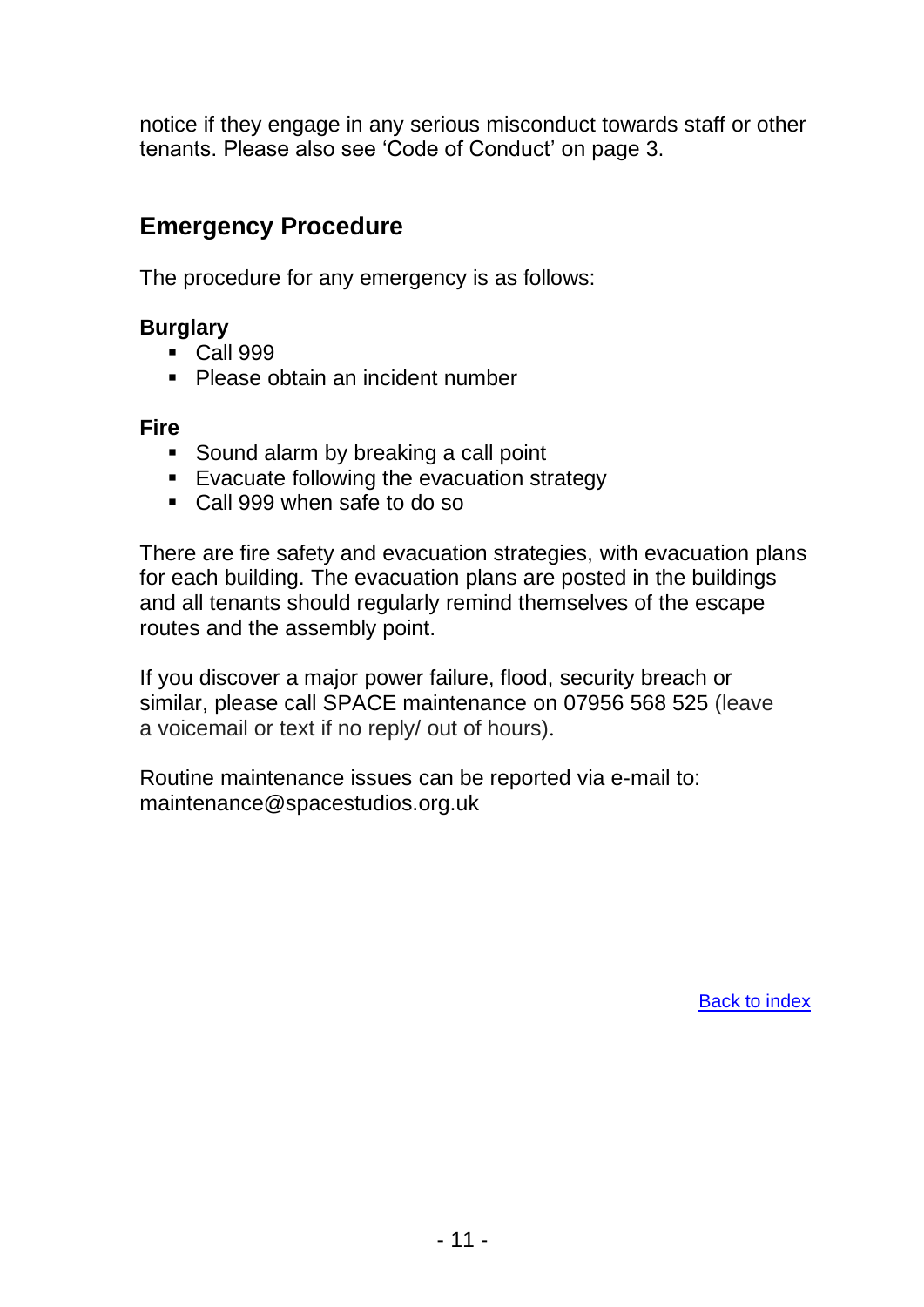## <span id="page-11-0"></span>**Alterations to your studio**

SPACE must be consulted before you make any modification to the structure of your studio or to the electrical or plumbing installations. This includes changing or adding any locks.

You must always check with SPACE maintenance before you start any building work so that we can advise and approve where necessary.

If you change or add locks you must give SPACE a copy of any new key (including padlocks).

It is very important to observe this stipulation, since badly carried out work or even minor alterations inadequately finished can result in disasters that may affect other occupants in the building. If you wish to modify the lighting system you may be required to reinstate the original system when you leave.

Please note that tungsten spot lighting and some halogen lighting is extremely expensive to run. If you wish to install such lights be prepared for higher electricity bills. There is a limit to the electricity available in the studios do please also consider this.

Please consult with SPACE maintenance if you are running too many appliances and your power keeps tripping. To prevent electricity tripping remember to always switch off electric heaters before unplugging.

## **Storage**

There is absolutely no storage allowed in corridors and public areas.

SPACE's insurance, compliance with fire safety legislation and your personal safety is based on all corridors, staircases and communal areas being kept completely clear.

Remember: anything left in common areas may be disposed of without warning.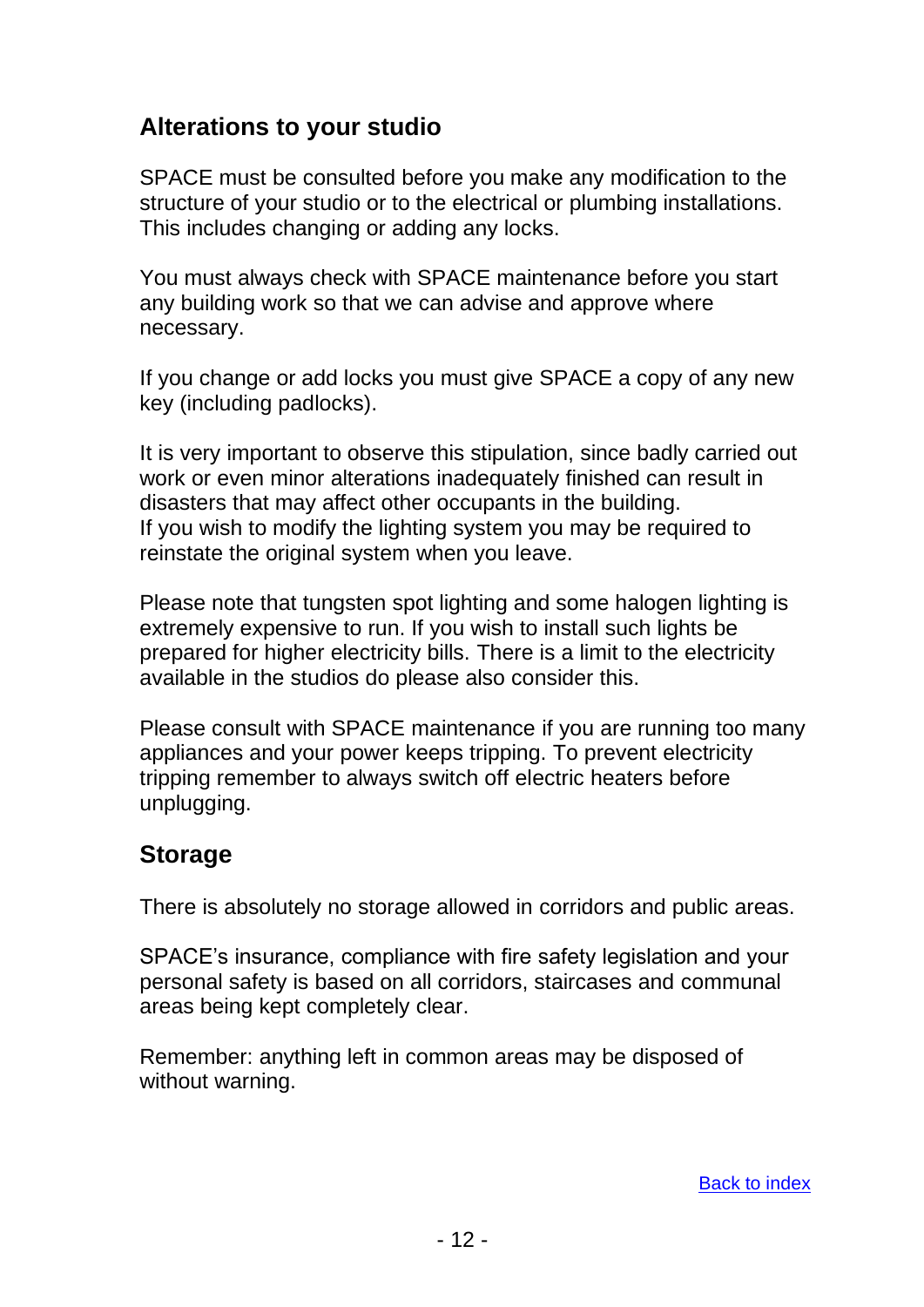# <span id="page-12-0"></span>**Security**

Please look after your personal belongings. Do not leave bags, wallets, computers, cameras or other valuables lying around in open view, even if you are just leaving your studio for a few minutes.

If possible, store hand tools, electrical equipment and other valuable items in a locked cupboard or container (preferably metal) so that they are not in open view.

Please observe these general guidelines:

- Ensure that all common entrance/access doorways are closed and locked behind you – this is vital - ALWAYS CHECK!
- Do not under any circumstances leave entrance/access doors propped open and unattended for deliveries or visitors, not even for a few minutes! If there isn't an entry phone in your part of the building you must arrange to meet visitors at the main entrance yourself.
- Do not allow anybody into the building that you do not know. If necessary, and a name is given, then please find that artist yourself and ask them to let in their visitor.
- If site access is required by any utility company such as BT, British Gas, EDF etc. always check with the studios/ Maintenance Team. We do not allow anyone access in this way without a member of staff present. If you have any doubts, do not let them in whatever they might say. Please refer them back to the Studios/ Maintenance Team.

# **Reporting a crime**

If you are the victim of or a witness to a crime then please report this to the police immediately and get a crime reference number. Once you have this then please notify the Studios Team. We are unable to report on your behalf and for us to tackle any ongoing problems we need to demonstrate the recorded incident(s).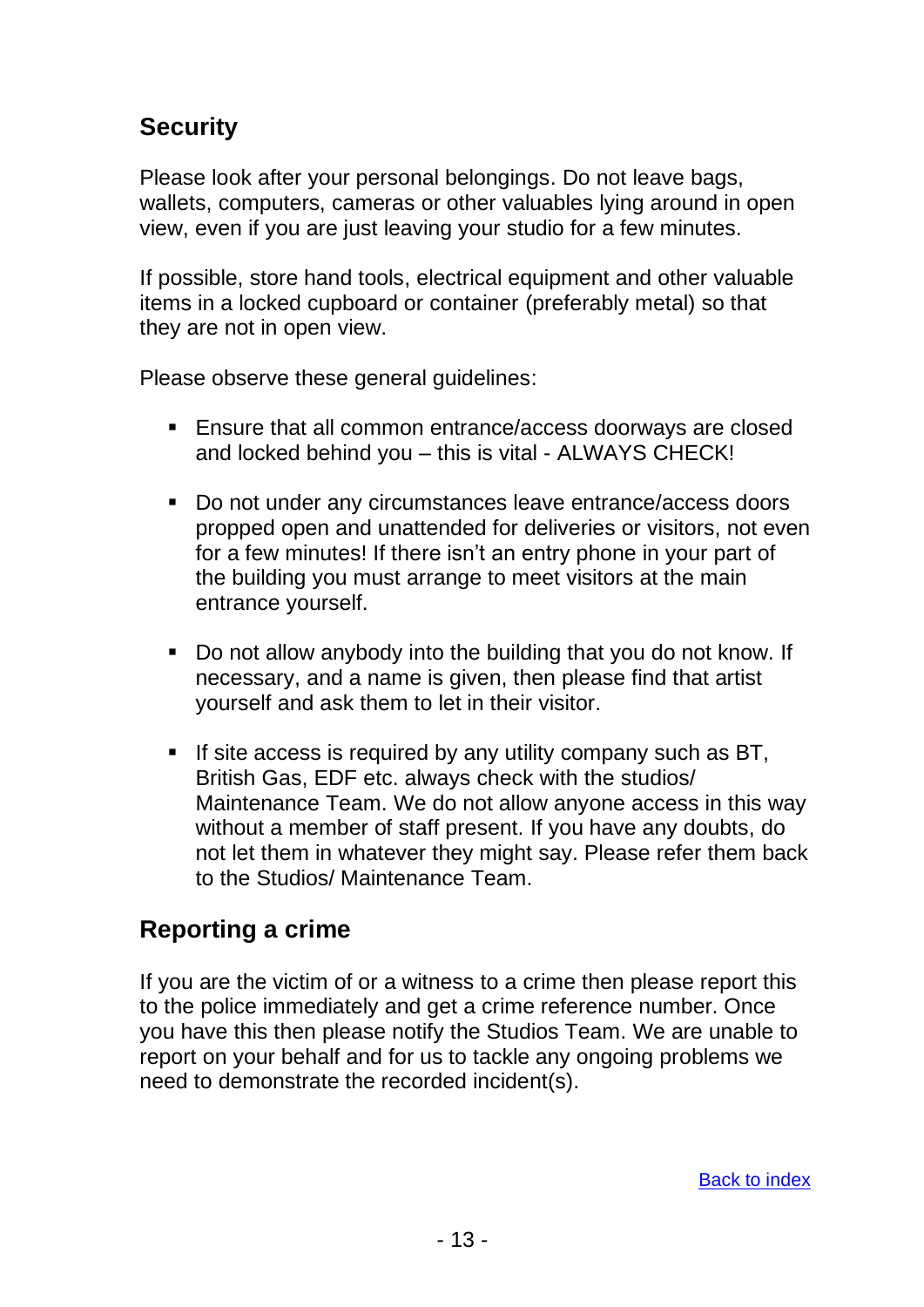# <span id="page-13-0"></span>**Heating**

Gas bottle heaters and exposed element electrical heaters are banned from our buildings.

In all circumstances where extra heating is required in your studio, SPACE advises the use of the following types of electric heating: oil filled radiator (OFR) or a wall mounted convector heater.

If you experience electricity supply interruption from the circuit breakers on your consumer unit, please see the advice on residualcurrent devices (RCD's) on [page 21.](#page-20-0)

When choosing a heater opt for trusted brands and look out for the following features:

**Tilt switch**: If using a freestanding unit for the advantage of portability it should have a safety feature to switch off on toppling.

**Thermostat**: The oil inside an OFR radiator continues to give out heat when the power is off. To take advantage of the cost-saving benefits of this a thermostat is required which switches off when the desired temperature is reached. Please note, it is not permitted to leave a heater on in an unoccupied studio.

If you already have an appropriate heater please ensure it is safely maintained; it is advisable to renew or to PAT test electrical equipment regularly. You are strongly advised not to use a mains adaptor or extension in conjunction with an electrical heater or high wattage appliance.

If your studio is difficult to heat owing to factors such as size, aspect, high ceiling, large windows, poor insulation or outside walls, you might like to consider alternatives to convector heating. Some tenants choose to build a smaller area within a large studio that is easier to heat. Please seek our advice on this.

**Watts, amps and studio supply limits**: If you experience electricity supply interruption from the circuit breakers on your studio consumer unit, please see the following advice on wattage and also the information about RCD's below.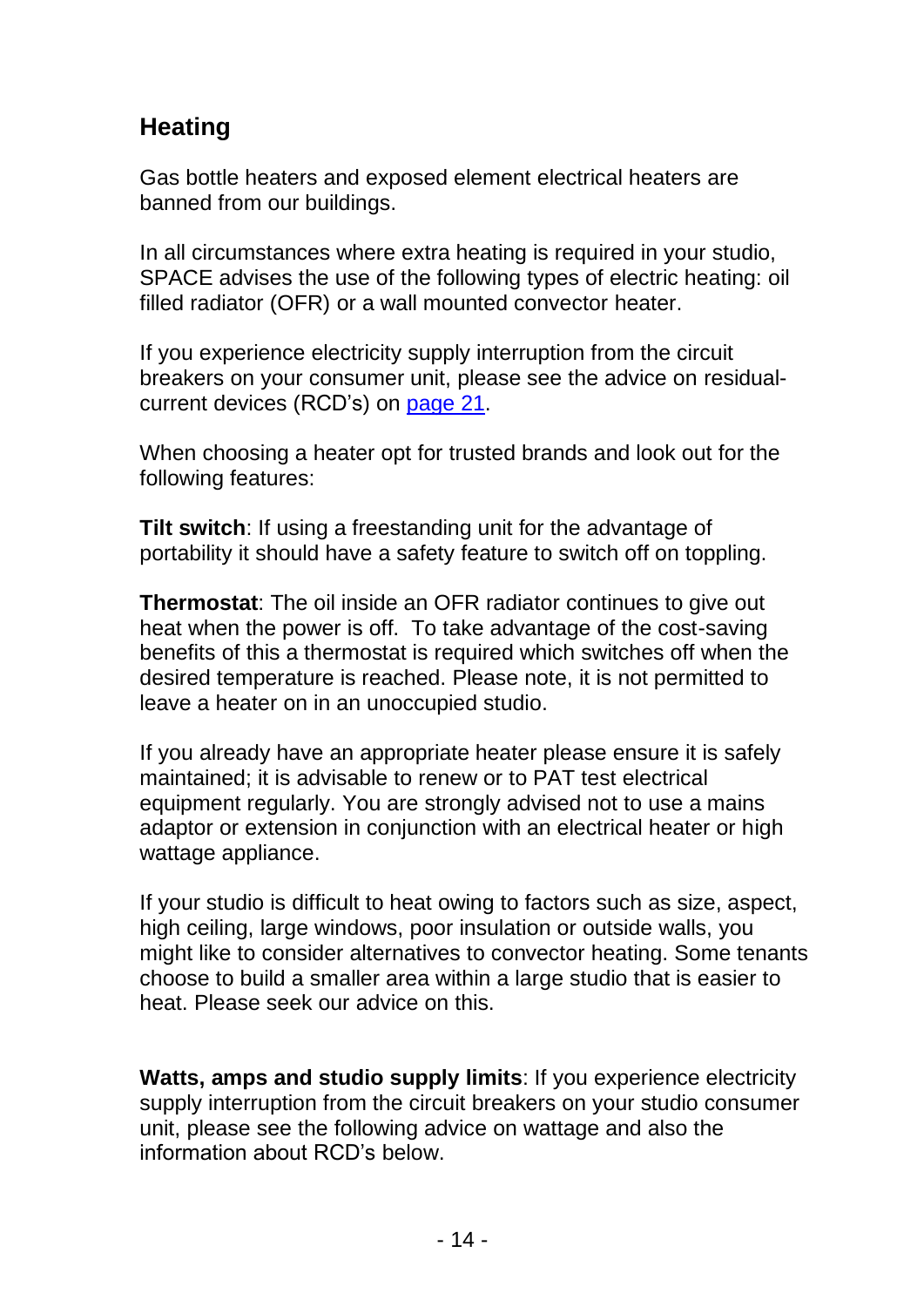Most domestic heaters are between 500w and 3000w (3kw). One heater is often adequate for most studios, larger studios may need a high wattage or more than one heater. The electricity supply to each studio is limited (typically 30-40 amps in total – and no more than 13amps should be drawn from any individual socket circuit). There is a rough method for calculating the amps requirement from appliance wattage as follows: **watts/volts = amps**

**N.B.** This only applies to a typical 240v single phase fixed supply. If in doubt seek our advice or that of a qualified electrician.

In practice it is not usually possible to draw much more than 3kw in total per socket circuit (the sum of all usage on that circuit).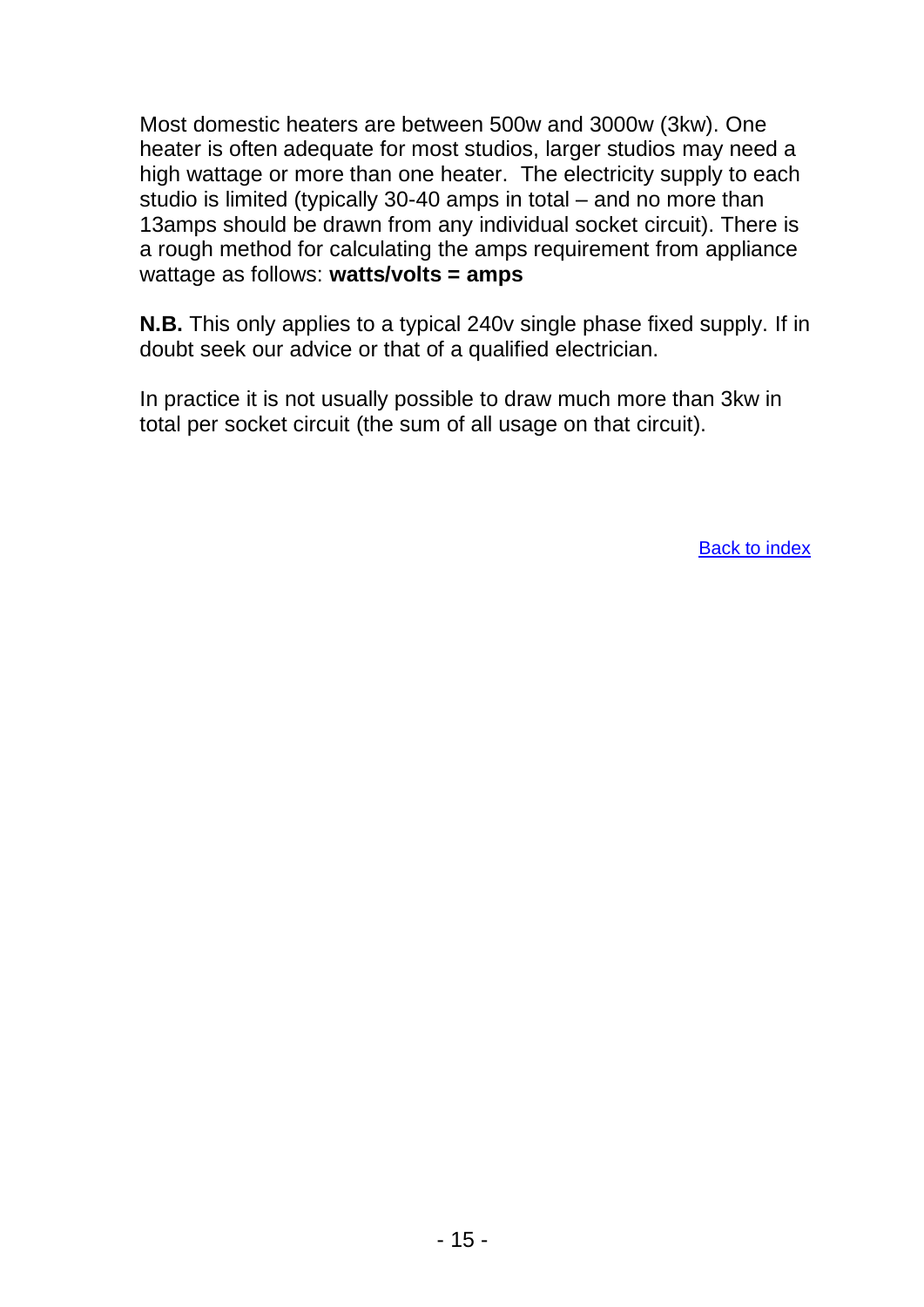## <span id="page-15-0"></span>**SPACE Environmental Policy**

We encourage recycling and where practicable SPACE provides recycling bins at the studios. Please only put relevant items in these bins as if contaminated the whole contents of the bin will not be recycled by the waste contractor.

Please take care with what you put down the studio sinks. Do not put toxic waste, including oil-based paint and white spirit, down the sinks. Check regularly for new legislation regarding waste products.

We balance environmental sustainability with costs, so whilst we seek to use 100% green sources of energy, we may also seek cheaper options to keep costs low for tenants.

We encourage all artists in SPACE studios to use heating efficiently, to conserve energy by switching off electrical items when not in use, to keep costs low where practicable and to try to reduce CO2 emissions. SPACE in turn aims to install more insulation and efficient energy systems where possible.

We encourage cycling and walking over car and public transport (esp. in our Haymerle and Brickfield Studios) and provide bike stands where possible.

The SPACE Environmental policy can be found here: [https://spacestudios.org.uk/wp](https://spacestudios.org.uk/wp-content/uploads/2014/08/ENVIROMENTAL-Policy-OCT-2013.pdf)[content/uploads/2014/08/ENVIROMENTAL-Policy-OCT-2013.pdf](https://spacestudios.org.uk/wp-content/uploads/2014/08/ENVIROMENTAL-Policy-OCT-2013.pdf)

REMEMBER – Renew – Reuse – Recycle!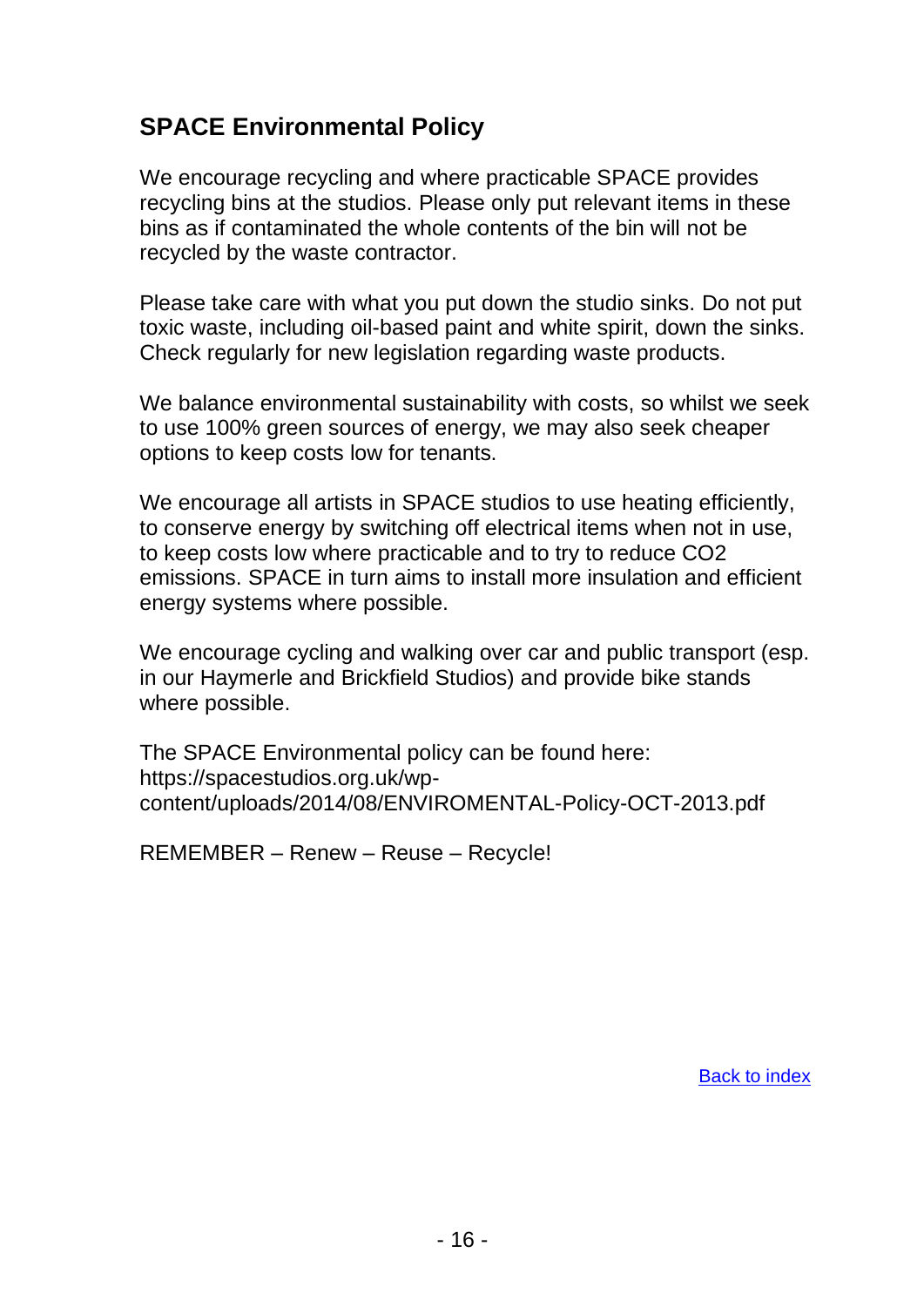# <span id="page-16-0"></span>**Fire Safety, Prevention and Fire Risk Assessment**

There is a Fire Alarm system in all SPACE buildings. These are tested monthly, six monthly (25%) and annually (100%). Please report any false alarms to the Maintenance Team.

Representatives of the Fire Brigade and our Insurers may make fire inspections without prior warning. They have the authority to close the building down if they find anything that they consider constitutes a fire hazard.

The Regulatory Reform (Fire Safety) Order 2005 has shifted the responsibility for the assessment of fire safety from the Fire Brigade to the occupiers of the building. From 1st October 2006 the Fire Brigade no longer issues fire Certificates but the person or organisation in control of the premises must complete a Fire Risk Assessment.

SPACE has completed a Fire Risk Assessment of your building. SPACE also has a Fire Safety Policy. If you wish to obtain an electronic copy of these documents then please contact the Properties Director, Robert McKay Forbes [robert@spacestudios.org.uk](mailto:robert@spacestudios.org.uk?subject=I%20wish%20to%20obtain%20an%20electronic%20copy%20of%20Fire%20Risk%20Assessment%20for%20my%20building%20and%20the%20SPACE%20Fire%20Safety%20Policy)

Whilst SPACE may lease or own the studio buildings it is renting out as self-contained units to artists, it is not therefore in total control of all parts of the property. It is SPACE's policy, which has been checked with the Fire Brigade, that by providing adequate Fire Escape routes and Fire detection/emergency systems in the communal areas, and by briefing you on these, SPACE has done as much as it can to minimise the risk of fire.

#### **Your studio and the fire safety aspects of your practice are therefore your responsibility.**

It is important that all studio occupiers take this matter seriously and we recommend that everybody compile their own Fire Risk Assessment.

Guidance can be found at: [www.gov.uk/workplace-fire-safety-your](http://www.gov.uk/workplace-fire-safety-your-responsibilities/fire-risk-assessments)[responsibilities/fire-risk-assessments](http://www.gov.uk/workplace-fire-safety-your-responsibilities/fire-risk-assessments)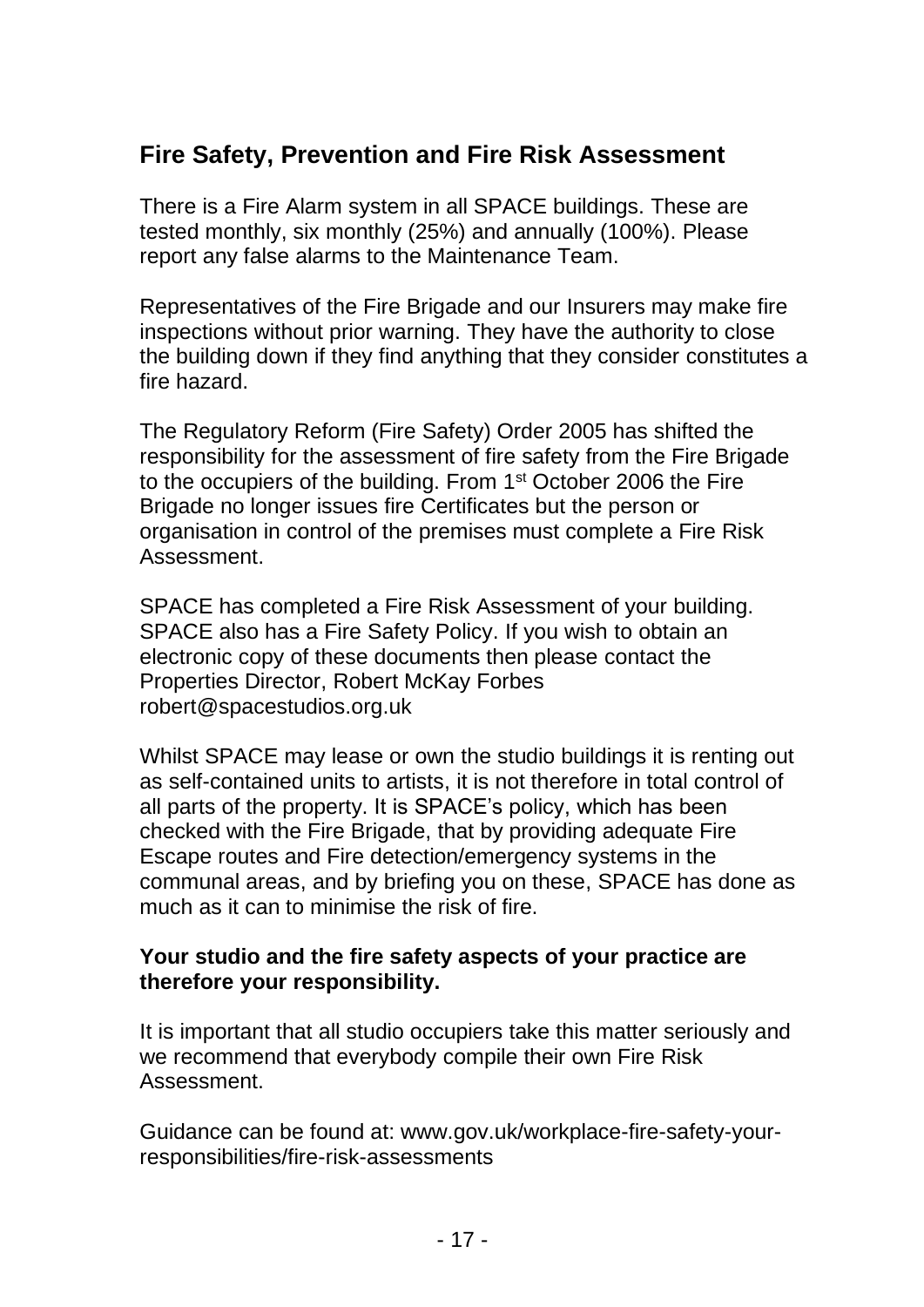The following general information will assist you in compiling your Fire Risk Assessment.

# **Fire extinguishers**

Fire extinguishers are sited at strategic points throughout the building. They are extremely expensive and are there for your protection. Please make a note of the one nearest to your studio and check the label before using.

Do not move the fire extinguishers, in particular, do not use them as door stops!

The extinguishers containing water should not be used on electrical or chemical fires.

The extinguishers containing carbon dioxide can be used on any kind of fire but are provided specifically for electrical fires.

# **Fire prevention and good H&S practice in your studio**

Oil paints, turpentine and other oil-based flammable painting mediums, indeed all flammable liquids with a flash point below 32 degrees centigrade, should be stored in a metal-lidded container whenever they are not in use.

Replace lids immediately after use on all flammable liquids and keep them well away from sources of heat.

The total quantity of any such flammables must not exceed 50 litres in all, other than in a purpose built store. Quantities of flammable liquids held in any work area are to be kept to the minimum practicable and should not exceed the requirements for the day or shift worked.

No ignition source is to be present in work areas where flammable liquids are in use.

Rules on disposal of waste require that hazardous materials (including batteries etc) must not be put into the general bins. Putting them into general bins may lead to a large fine.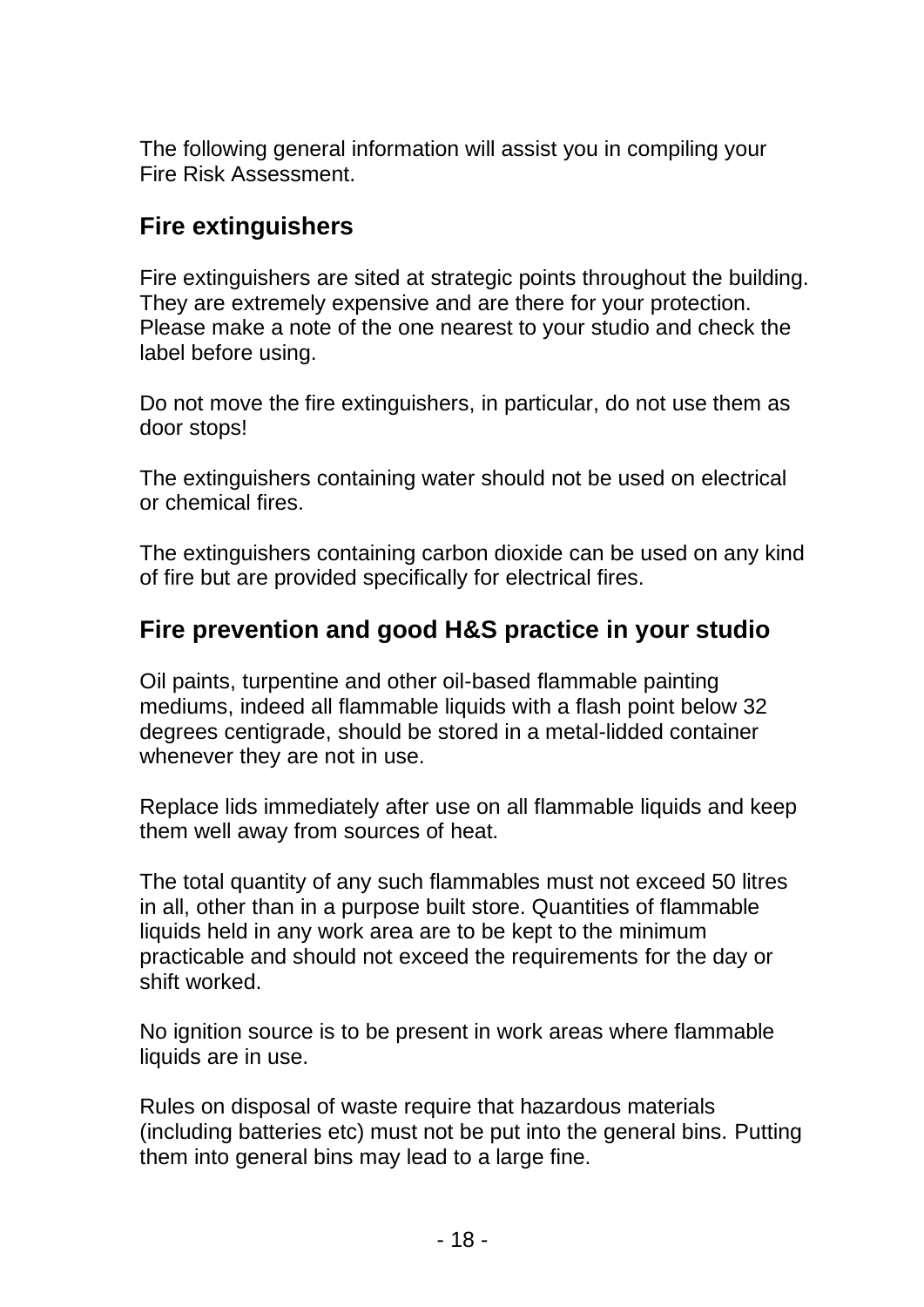Please see:<https://www.gov.uk/dispose-hazardous-waste> for more information and make your own arrangements for their disposal.

Do not leave propane cylinders, empty or full, in corridors, staircases or lobbies. In the event of a fire, they not only block access to emergency exits they can also explode.

## **Flammable/toxic materials**

If your studio practice includes the regular use of flammable items you should make sure you have an appropriate fire extinguisher for your studio.

Highly flammable materials such as fibreglass, aerosol cans and associated chemicals must be stored in a metal-lidded container or metal cabinet at all times when not in use. Paint rags and other studio debris should be disposed of regularly.

Some procedures, particularly associated with fibreglass resins, release toxic fumes. If this is a part of your regular studio practice you must ensure adequate ventilation. You must consult SPACE prior to taking on a studio if your studio practice is likely to include toxic or noxious fumes or other Health and Safety issues.

Rules and regulations concerning materials such as turpentine, white spirit and certain paints are continually being updated and it is a condition of your tenancy that you ensure that you are compliant with any such regulations.

Use of Liquefied Petroleum Gas in cylinders must conform with the advice in HSE information chemical sheet No.5 see: [www.hse.gov.uk](http://www.hse.gov.uk/) for further information.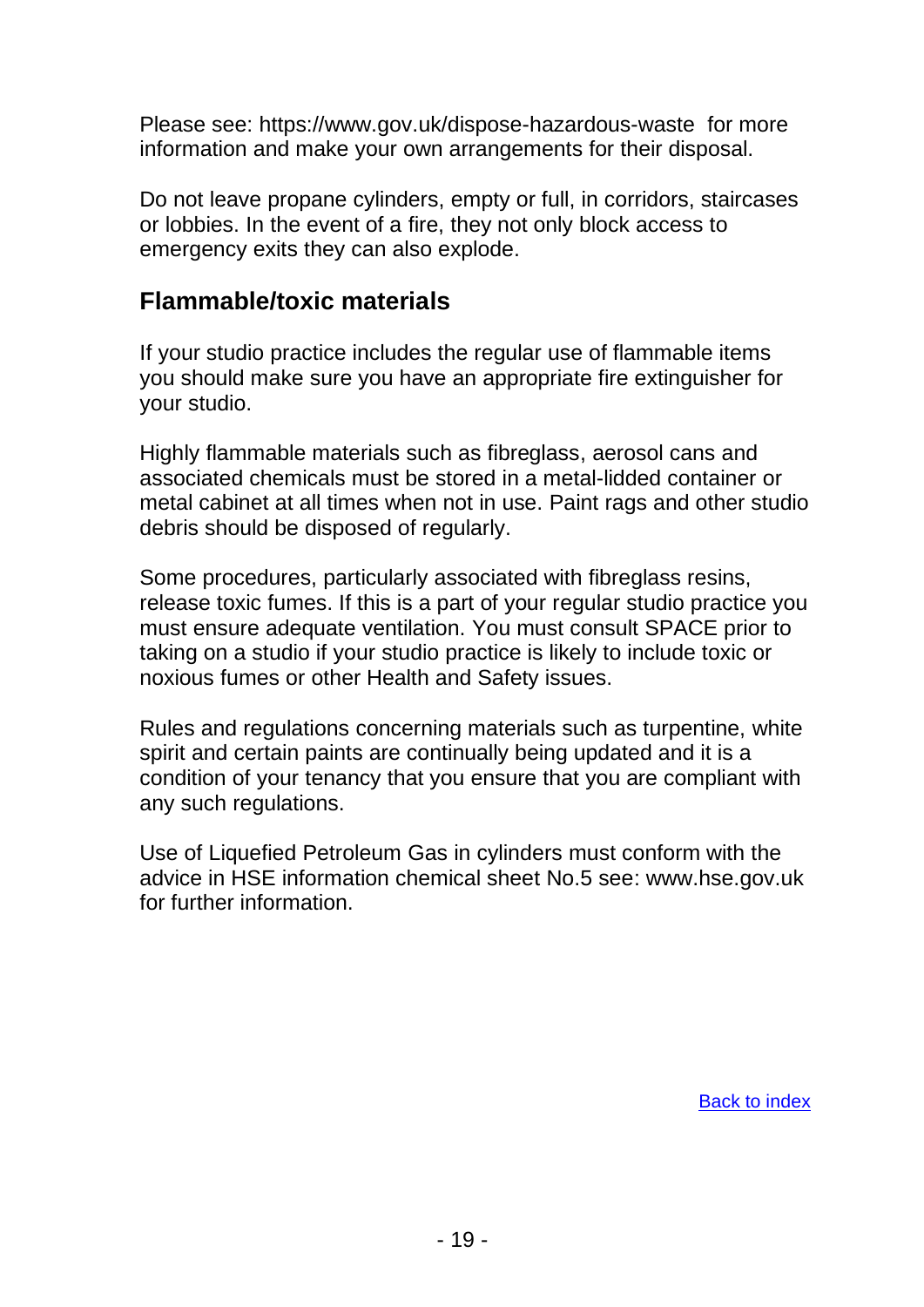# <span id="page-19-0"></span>**Use of Electrical Equipment**

## **Multi way adaptors**

All studios are provided with at least one double socket. Do not overload the sockets or make excessive use of adaptors. Never use adaptors with electric heaters or other high-consumption equipment.

Unplug appliances whilst not in use and remove all adaptor plugs or transformer plugs when you leave the studio each day. Switch off heaters before unplugging!

Block adaptor plugs are unsafe and should not be used. Use a multiway bar extension lead instead as this will put less strain on the wall socket. When a block adaptor is used with a number of plugs, the angle and weight of the assembly increases the stress on the socket contacts. There is also a danger of electrical overload as the combined loads may exceed the ratings of the socket outlet. Although the ideal solution is to provide more wall sockets (contact SPACE Maintenance to request), a multi-way bar socket with minimum cable length is also recommended but care should be taken not to overload even this.

Multi-way bar adaptors should not be 'daisy chained' i.e. one should not be added to another.

Items should always be unplugged when not in use.

It is your responsibility to ensure that all your tools, appliances and electrical equipment, including integral cables and plugs, are maintained in good condition and tested annually.

If you use an extension cable, make sure it is the correct thickness for the electrical equipment you are using. Make sure the cable is fully unrolled as power through a coiled cable may cause it to overheat. Electric heaters and other high consumption items require a thicker cable and an inadequate cable will burn out the socket. Whenever possible use an extension lead with an integral fused switch and an indicator light.

At all times avoid extension cables trailing across the floor.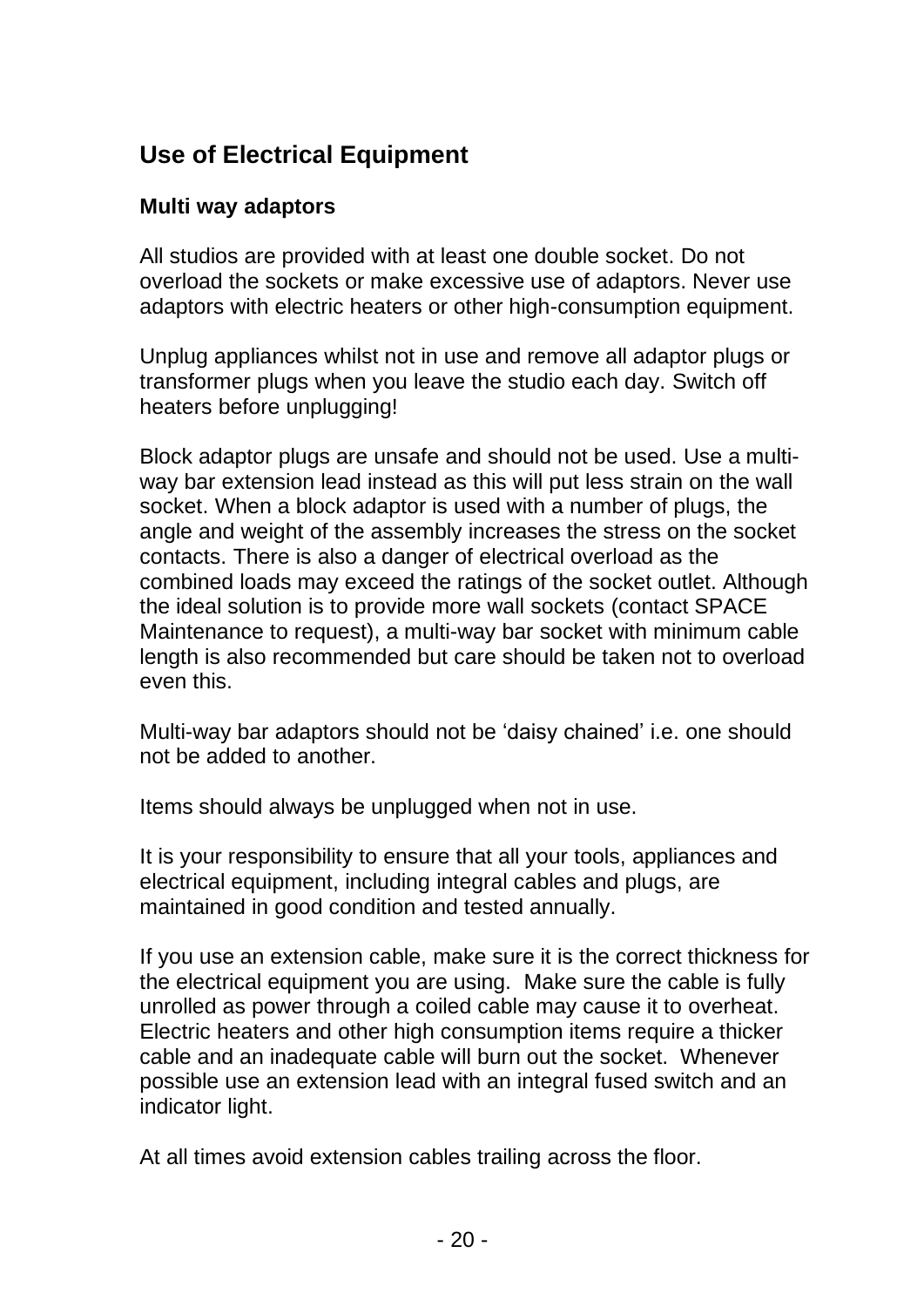Extension cables must be unplugged when you leave the studio. They should be stored loosely coiled when not in use and fully unrolled when in use.

For more information on adaptors, and on the use of extension leads, please see: [https://www.electricalsafetyfirst.org.uk/guidance/safety](https://www.electricalsafetyfirst.org.uk/guidance/safety-around-the-home/overloading-sockets/)[around-the-home/overloading-sockets/](https://www.electricalsafetyfirst.org.uk/guidance/safety-around-the-home/overloading-sockets/)

### <span id="page-20-0"></span>**RCD Circuit breakers**

Each studio has an electrical consumer unit fitted with RCD circuit breakers. These shut off the supply if excess current is drawn or if there is a current leakage (indicative of a short-circuit or wiring/electrical failure).

A tripped RCD switch can be reset manually at the consumer unit – if the fault continues reduce the draw on the circuit or isolate any suspect device and have it checked for electrical safety.

High wattage appliances, especially when used in conjunction with each other, can overload the circuit causing the circuit breaker to trip. This effect can be minimised by not using high wattage appliances such as electric heaters, kettles, toasters, microwaves or photography lights simultaneously, and/or by selecting lower wattage appliances for your studio (e.g. kettles with power rating 1kw or under, often advertised as camping kettles).

Switching off appliances before plugging/unplugging is also advisable as arcing can trip the RCD.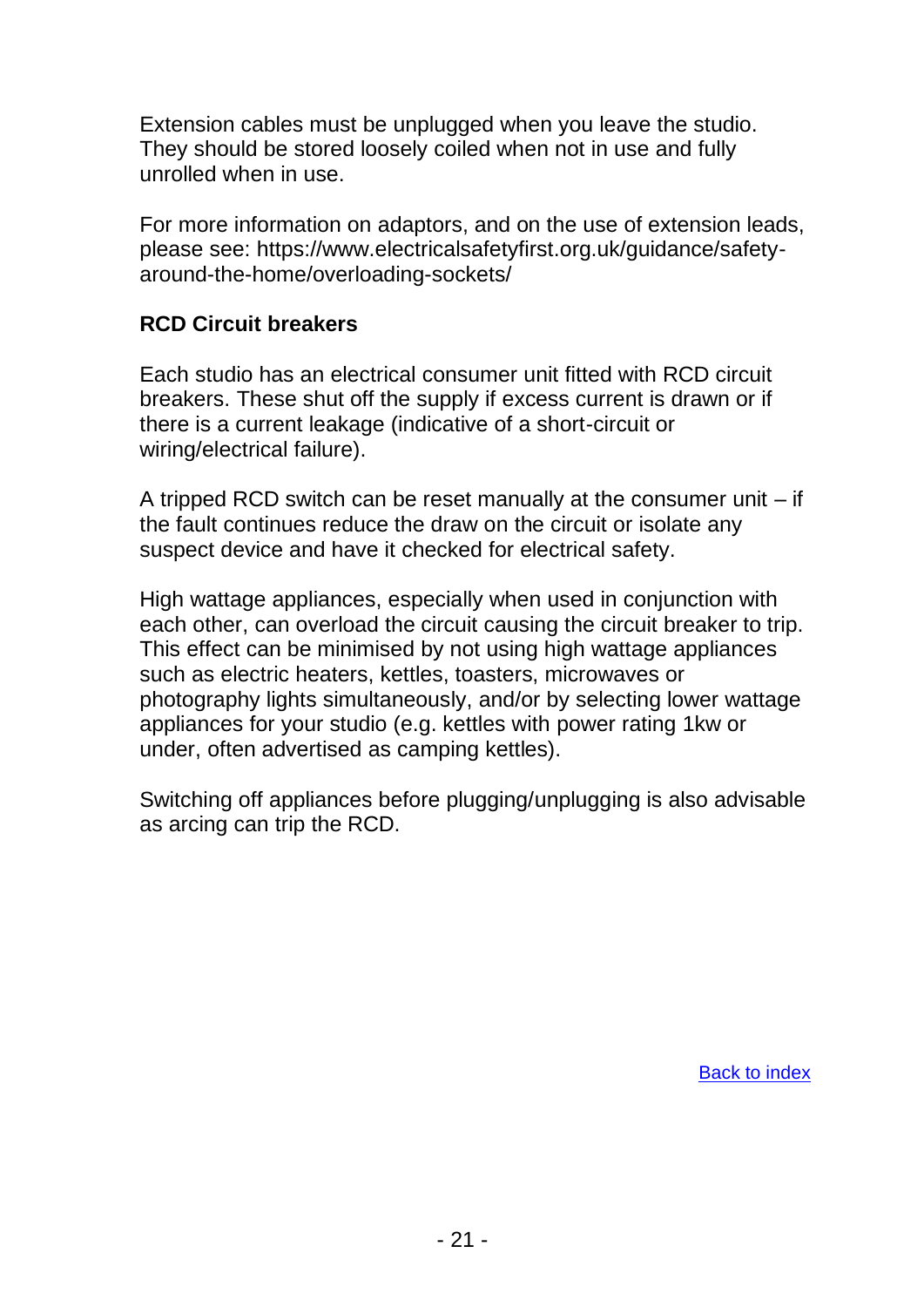## <span id="page-21-0"></span>**Insurance**

SPACE has insurance cover against fire and other perils for the structure and fabric of the building only.

SPACE's insurance does not cover your personal belongings, tools and equipment or stock of materials in your studio even in the event of fire, flood, structural damage or theft.

You should take out your own insurance to cover these eventualities. Please note that if you need to make any adaptations to your studio such as installing a mortise lock or padlock you will need to give SPACE a copy of the key.

If you employ someone in your studio you are also responsible for providing Employer's Liability Insurance.

You will also need Public Liability Insurance for your studio if members of the public are invited in.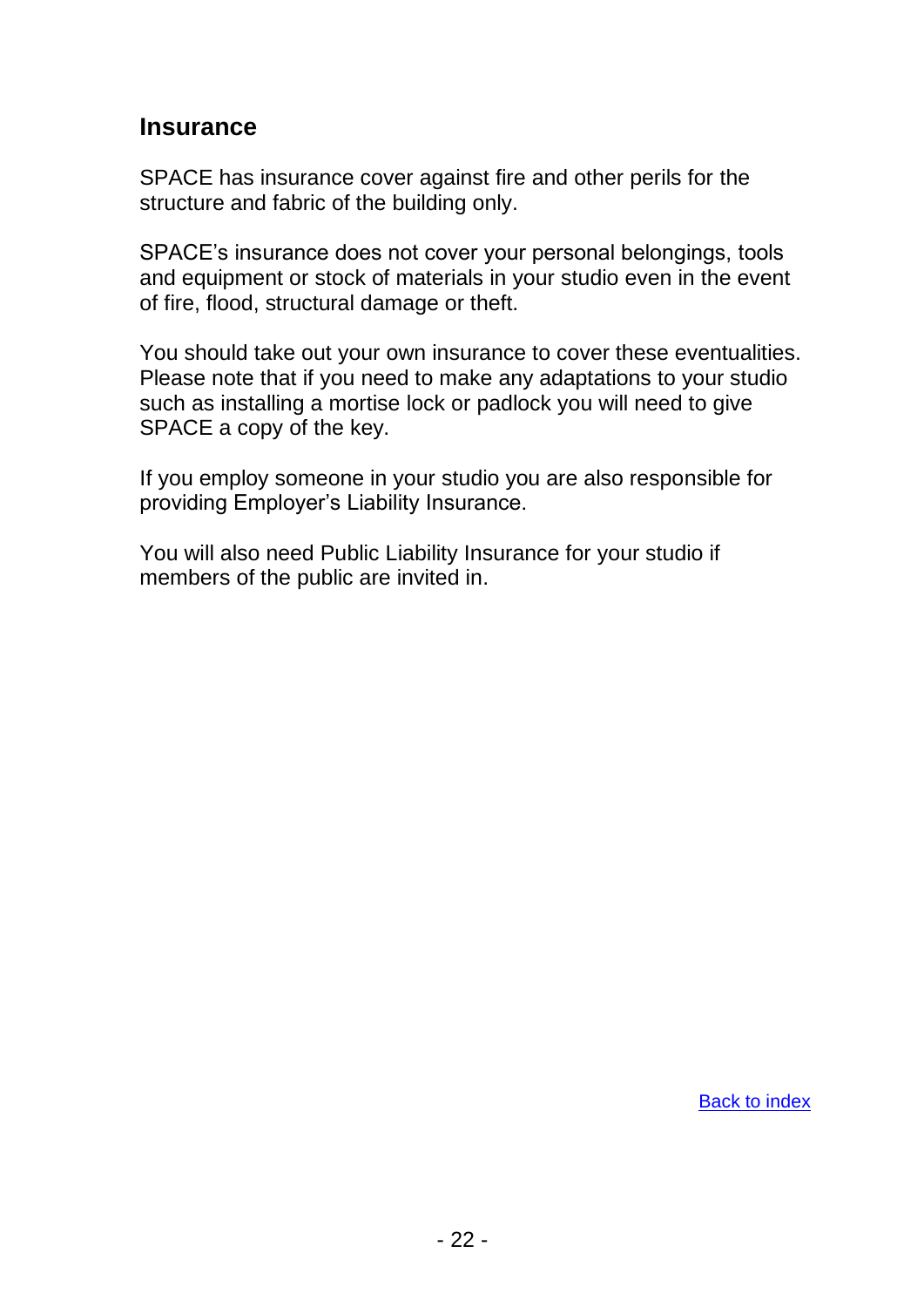## <span id="page-22-0"></span>**Rent and other charges**

## **Tenancy Agreement**

You will be signing an agreement between yourself and SPACE, which determines your use and occupation of the studio. It sets out your rent charge, the general terms and conditions of your studio occupation and the required term of notice.

## **Monthly rent charge**

The monthly rent includes everything except electricity, which is invoiced separately.

The rent you are charged typically covers rent to the landlord, business rates and water charges, building insurance, repairs and maintenance, landlord's service charges, any professional fees such as architects, legal or surveyors' costs, trade refuse and SPACE's management costs.

All of these outgoings are liable to increase from time to time. In order to ensure that SPACE is covering its costs, studio rents are reviewed every year. This does not mean that your rent is always increased but where it is necessary SPACE endeavours to keep any increases to a minimum. According to the terms of your tenancy you are given one full calendar months' notice of any rent increase.

## **Deposit**

You will be asked to pay a deposit equivalent to a minimum of one month's rent. This is held on your behalf until you leave. At that point the deposit will be either set against charges due or returned to you. Your final account will be worked out once you have removed all belongings and returned all sets of keys.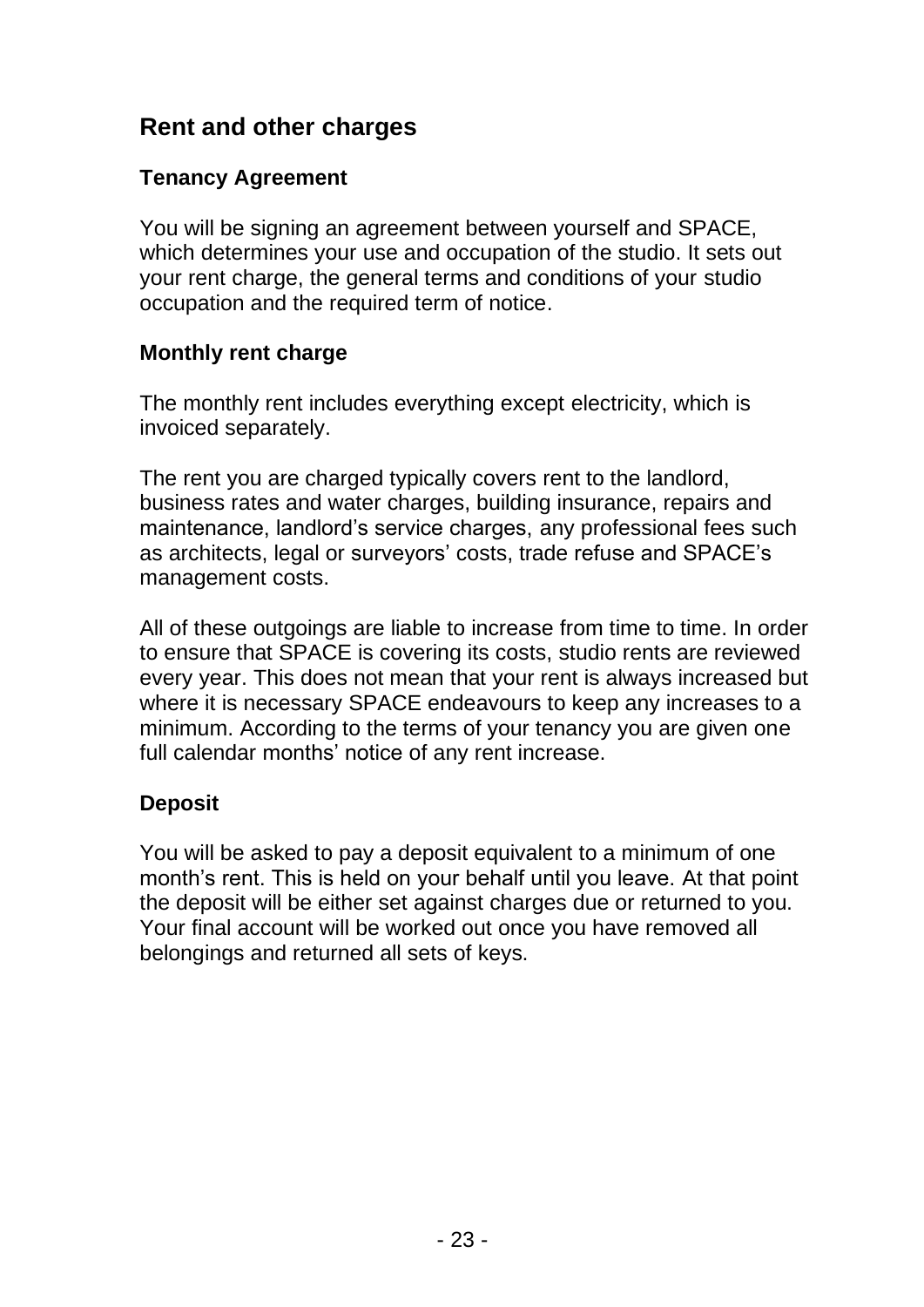# **Rent Payment**

Payment must be made to SPACE on the first of each month in advance.

Payment should be made by Standing Order through your bank.

The details of our account are as follows:

#### **Art Services Grants Limited Account number: 00091790 Sort Code: 51-50-14**

Branch address: Nat West Bank, PO Box 1357, 169 Victoria Street, London SW1E 5BT

- Please note that SPACE does not use Direct Debit.
- We have facilities for rent payment by credit or debit card but Standing Order is preferred.
- Please always use your tenant reference for any payment so that it can be correctly allocated to your studio rent account.
- Please do not pay cash over the counter of a bank unless the bank can make a clear note of name and studio number and you can send a copy of your counterfoil to the Studios Team. We cannot allocate an unidentified payment to the correct studio account.

#### **Electricity**

Most studios are individually sub-metered. Electricity charge is per kWh plus £2 per month to cover communal electricity and standing charges.

Meters are read twice a year in March and September and artists are invoiced for their consumption accordingly. Payment should be made to Art Services Grants Ltd on receipt.

In some partitioned units a sub-meter may cover a number of studios. Where this applies electricity consumption is apportioned equally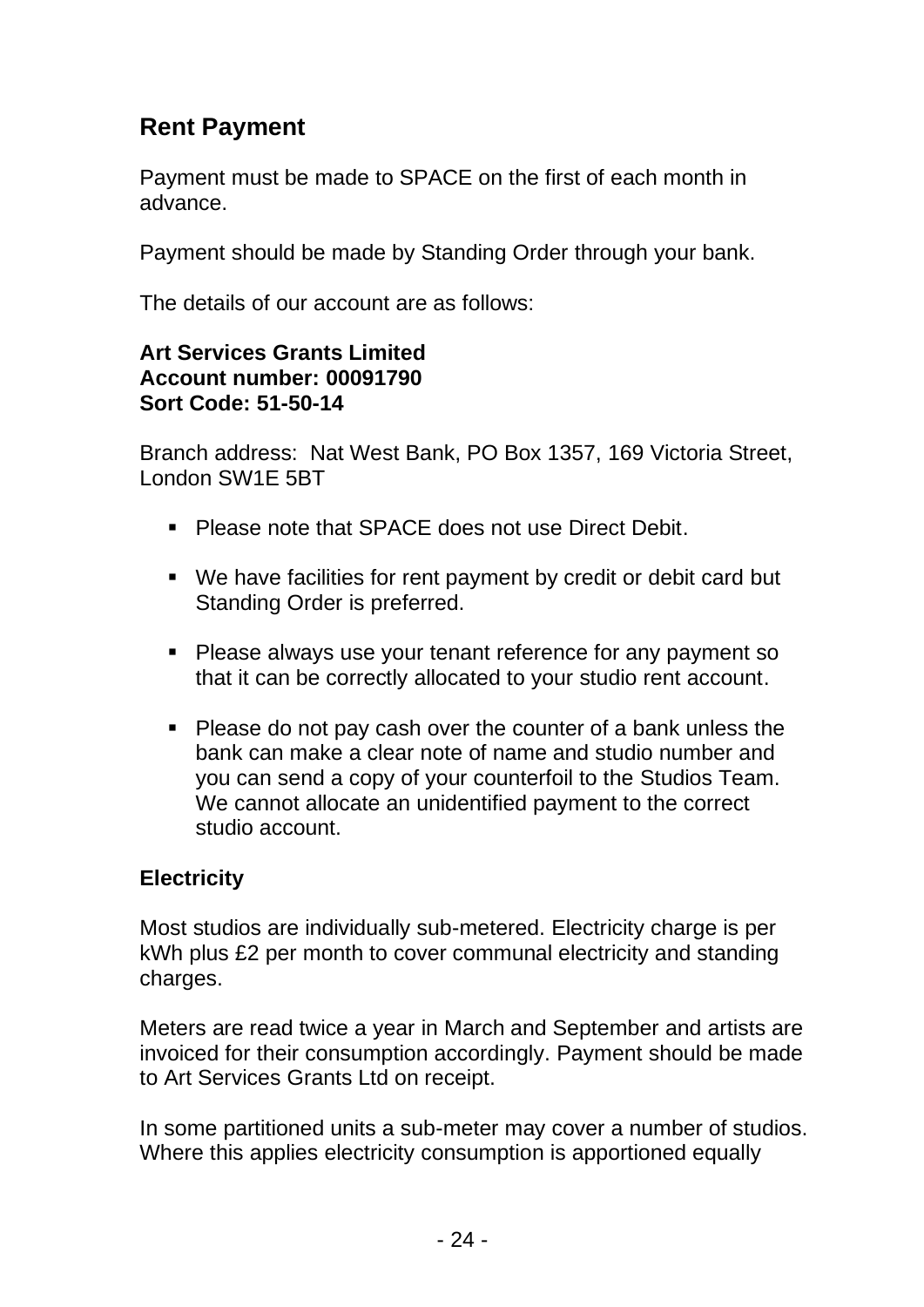between the users. Please bear this in mind if you are taking one of these spaces.

## **Non-payment of rent and electricity charges**

If you fail to pay your rent or other charges after 14 days you are in breach of your tenancy agreement and you will be reminded with a monthly arrears letter. Please pay on receipt of the reminder.

If you are unable to pay your monthly rent for any reason please contact the Studios Team. We will try to come to a realistic arrangement with you to clear the arrears, taking your circumstances into account.

If you continue to fall behind in rent payments and persistently fail to respond to reminders you will be evicted from your studio. The notice period will be immediate. SPACE reserves the right to change locks on the studios to prevent re-entry.

## **Statements**

You can request a statement of your rent account at any time by emailing the Studios Team. A rent statement will show all transactions on your account including both rent and electricity charges and payments.

Please remember that the statements may not be completely up to the minute, recent payments may not have been entered into the system.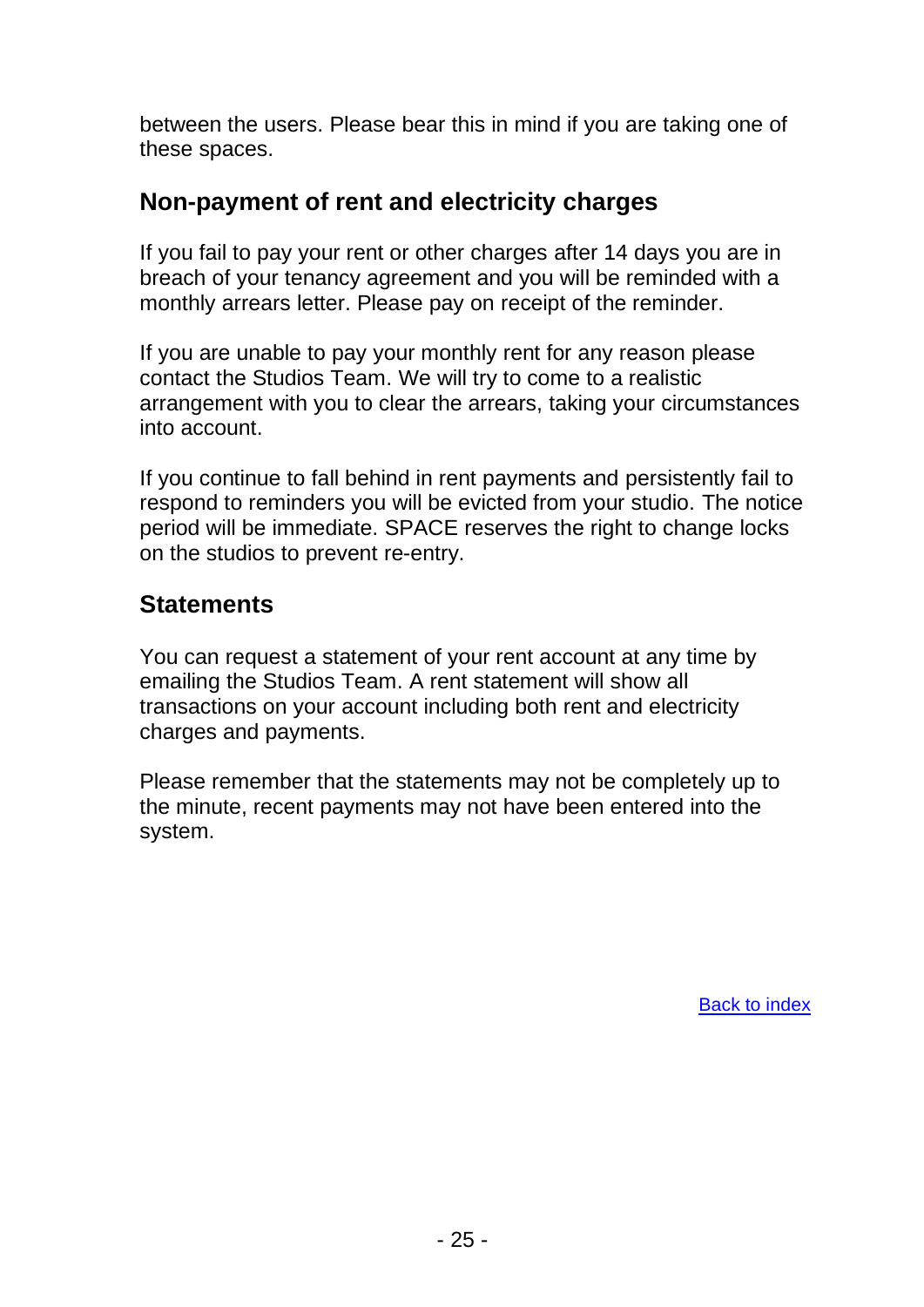# <span id="page-25-0"></span>**Giving Notice**

If and when you wish to leave your studio the notice period is one full calendar months' notice in writing, i.e. on the 1<sup>st</sup> of the month to leave at the end of that month.

The final rent is due and moving out is on the final day of the month.

SPACE may need to arrange to show the studio to prospective new tenants during the notice period.

Once your keys have been returned a final electricity reading will be taken from your meter and any outstanding bills settled.

Keys must be clearly labelled and returned either in person to the Studios Office or by post in a jiffy bag. Please do not post keys in an ordinary envelope as they rip.

Only after all belongings have been removed, the studio left clean and in good order, all keys returned and all bills settled will your deposit be returned.

If the studio is not left in an acceptable condition you may be charged for clearance and redecoration.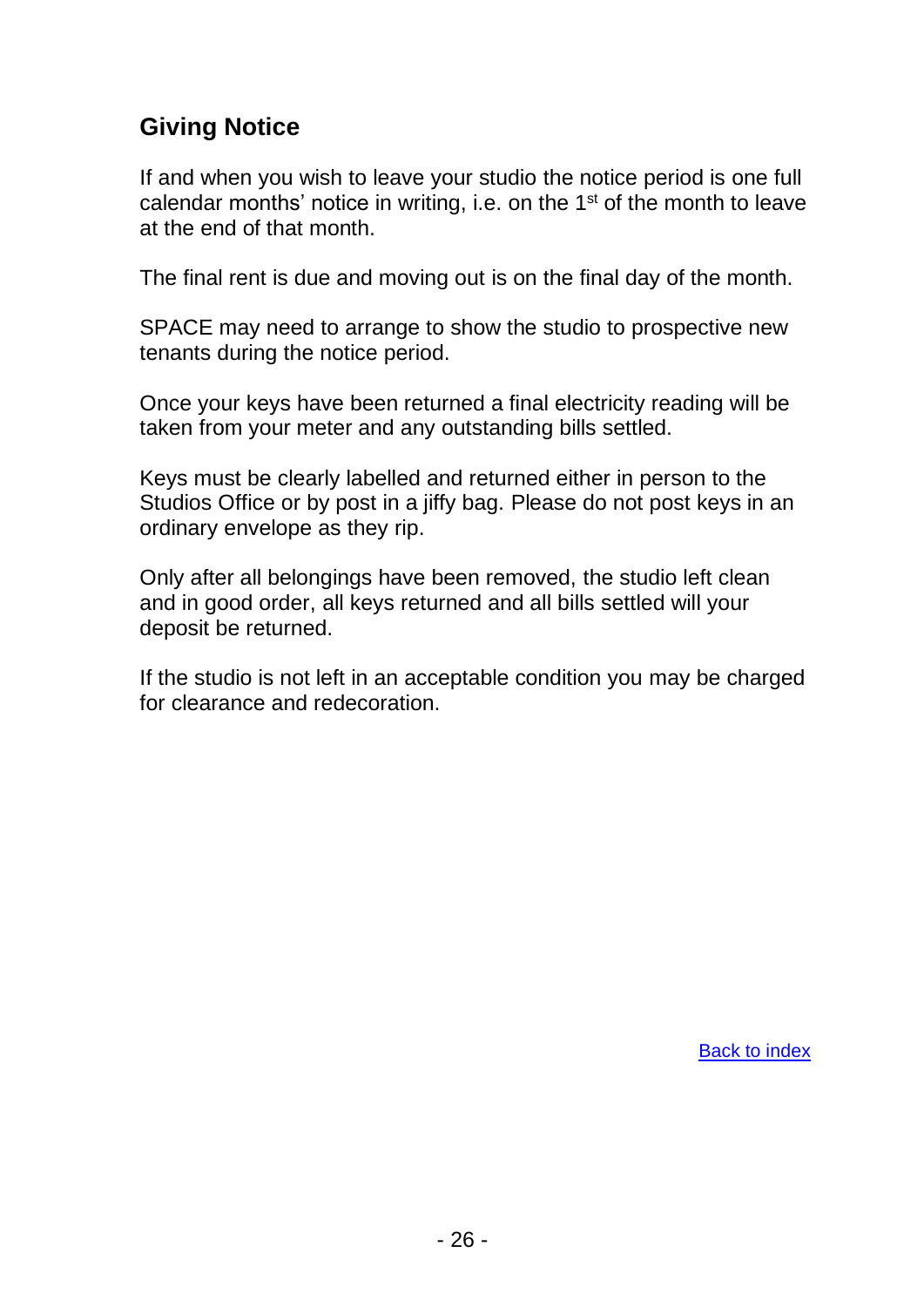<span id="page-26-0"></span>The staff at SPACE you may need to contact are:

#### **Studios administration/ general enquiries:**

[studios@spacestudios.org.uk](mailto:studios@spacestudios.org.uk) 020 8525 4330 (option 1 and leave a voicemail)

#### **Studios Team:**

Fiona Furness, Studios Director Gavin Ramsey, Studios Manager Frances Copeman, Studios Assistant

#### **Maintenance Team:**

07956 568 525 (Leave voicemail or text if no reply/ out of hours) [maintenance@spacestudios.org.uk](mailto:maintenance@spacestudios.org.uk)

Derek Rochester, Head of Maintenance Mark Molloy, Maintenance Manager Tom Davidson, Maintenance Assistant

**Properties Director:** Robert McKay Forbes

**Chief Executive:** Eline van der Vlist

## **SPACE contact details:**

SPACE (Art Services Grants Ltd.) 129-131 Mare Street LONDON E8 3RH

020 8525 4330 [mail@spacestudios.org.uk](mailto:mail@spacestudios.org.uk) [www.spacestudios.org.uk](http://www.spacestudios.org.uk/)

Please note: SPACE has a formal complaints procedure. Copies of SPACE's Equal Opportunities Policy are also available. Please contact: [mail@spacestudios.org.uk](mailto:mail@spacestudios.org.uk) for further details.